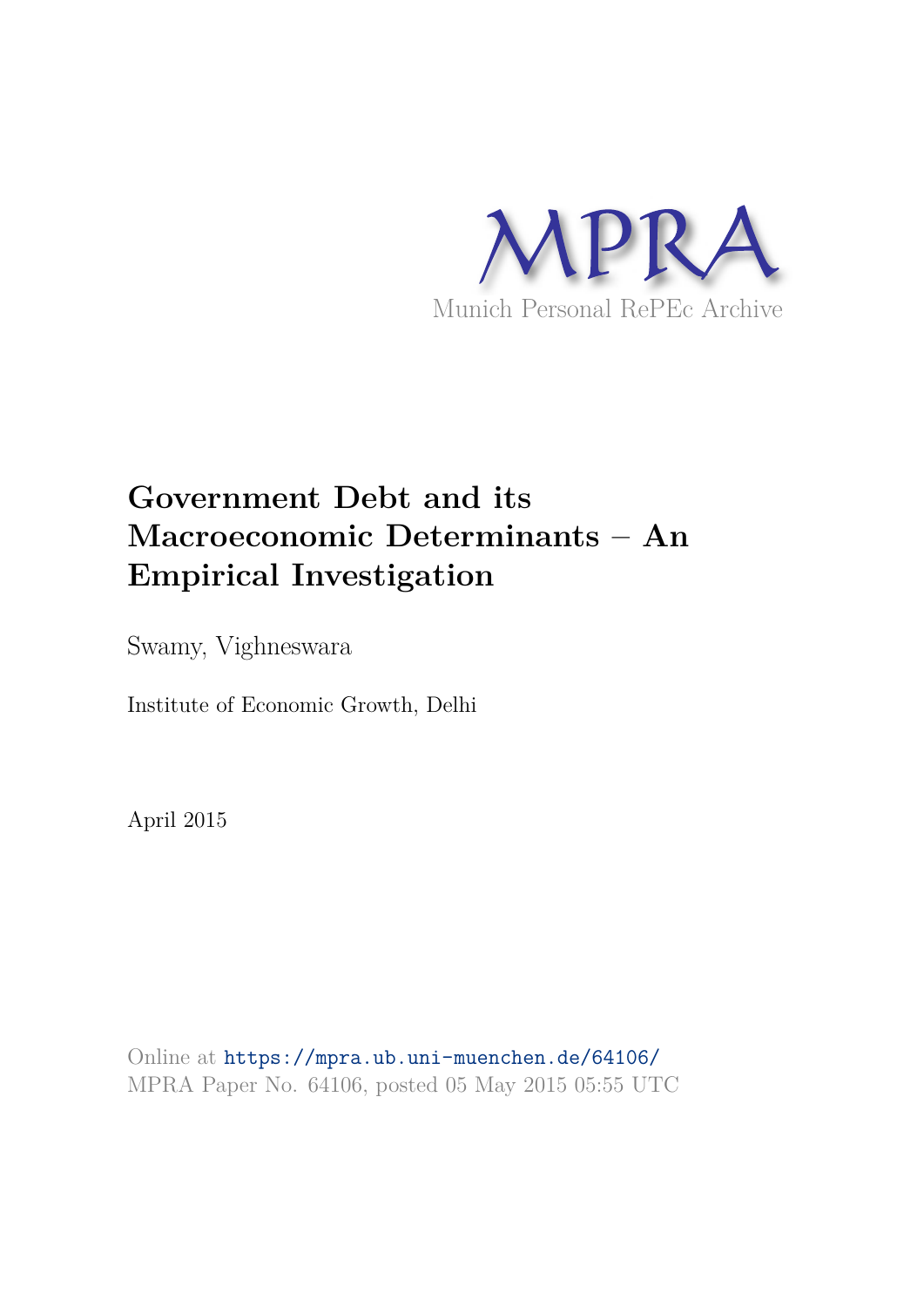# **Government Debt and its Macroeconomic Determinants – An Empirical Investigation**

Vighneswara Swamy vs@iegindia.org

#### **Abstract**

 In the context of rising government debt levels in advanced economies and the ongoing euro zone debt crisis, there has been a revival of academic and policy debate on the impact of growing government debt on economic growth. This data-rich study offers an econometric investigation of the macroeconomic determinants of government debt and answers the much-debated question – *What factors influence the government debt in a sovereign country*? The study provides analyses for economy groupings, political governance groupings and income groupings of countries in addition to the full sample. Panel Granger causality testing is employed to establish causality running from the determinants of debt. The results of the full sample analysis reveal that real GDP growth, foreign direct investment, government expenditure, inflation and population growth have negative effect on debt. Gross fixed capital formation, final consumption expenditure, and trade openness have positive effect on debt. The results for different country groupings bring out some interesting implications.

Keywords: Government Debt, economic growth, panel data, nonlinearity, country groupings

JEL Classification: C33, C36, E62, O5, O40, H63

Acknowledgement:

I am thankful to Professor Pravakar Sahoo and Professor Sabyasachi Kar of Institute of Economic Growth, Delhi for their useful remarks. All errors remain my own.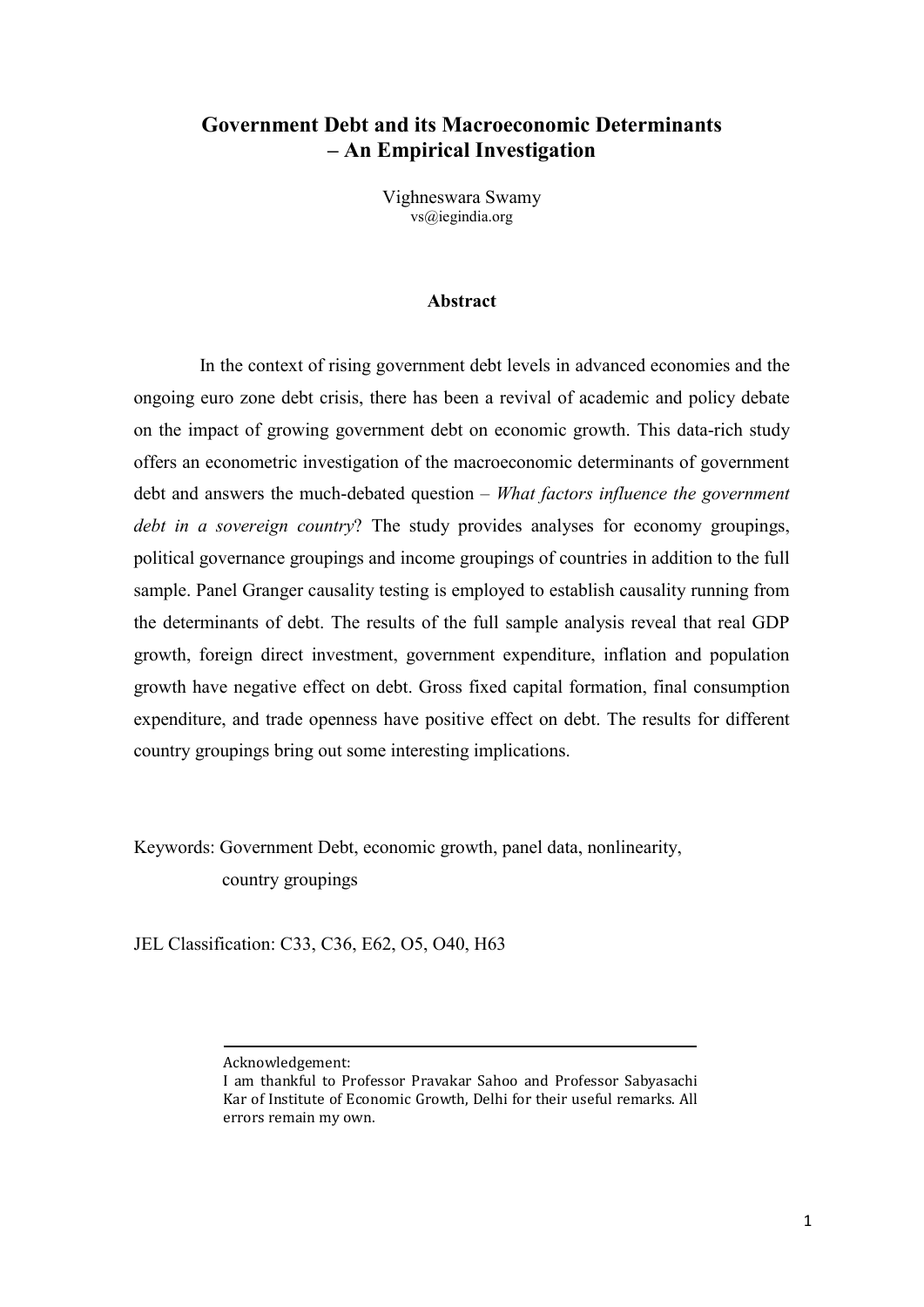### **1. Introduction**

-

 In the aftermath of global financial crisis, government debt of sovereign countries has risen by \$25 trillion, of which the advanced economies account for \$19 trillion – a direct result of severe recession, fiscal-stimulus programs, and bank bailouts. The government debt trajectories in some advanced economies have touched unsustainable levels<sup>1</sup>. Many countries in the euro zone are struggling with a combination of high levels of indebtedness, budget deficits and frail growth. While much of this debt upsurge was perhaps driven by efforts to support economic growth in the face of deflationary headwinds in the post-crisis scenario, there is a need for thorough econometric investigation to know what causes the government debt to rise. There is a rising concern to comprehensively analyse debt dynamics and debt overhang. While the much-debated question has been - 'do sovereign countries with high government debt tend to grow slowly', the associated issue has been – 'what macroeconomic factors cause the debt of sovereign countries to rise'. The discussion on government debt levels and related economic growth has thus gained sudden attention for many researchers.

 Reinhart and Rogoff (RR), in some of their influential articles, argue that higher levels of government debt are negatively correlated with economic growth, but that there is no link between debt and growth when government debt is below 90% of GDP (Reinhart and Rogoff, 2010a; Reinhart, Reinhart and Rogoff 2012). RR's findings have sparked a new literature seeking to assess whether their results were robust to allow for non-arbitrary debt brackets, control variables in a multivariate regression setup, reverse causality, and cross-country heterogeneity. After the publication of the (critique) article by Herndon, Ash, and Pollin (2014) challenging some of RR's findings, the discussion on the relationship between debt and growth in advanced economies has become more animated. Krugman (2010), citing the case of Japan, argues that the link between debt and growth could be driven by the fact that it is low economic growth that leads to high levels of government debt.

 The evolving empirical literature reveals a negative correlation between government debt and economic growth. This correlation becomes particularly strong when government debt approaches 100% of GDP (Reinhart and Rogoff 2010a; 2010b; Kumar and Woo 2010;

<sup>1</sup> For instance, the United States' debt level which was 75 percent of GDP in 2008 has risen to 109 in 2013; the United Kingdom' debt level has scaled from 58 to 108 during the same period. Australia's debt level has surged from 12 to 23 percent of GDP. In the case of Japan, the debt level has moved from 192 to 241. In the case of euro zone economies, the surge in debt levels is still higher. For the Italy, the debt level has surged from 117 to 144. France's debt has moved from 79 to 114 and similarly, Portugal's debt has risen from 72 to 115.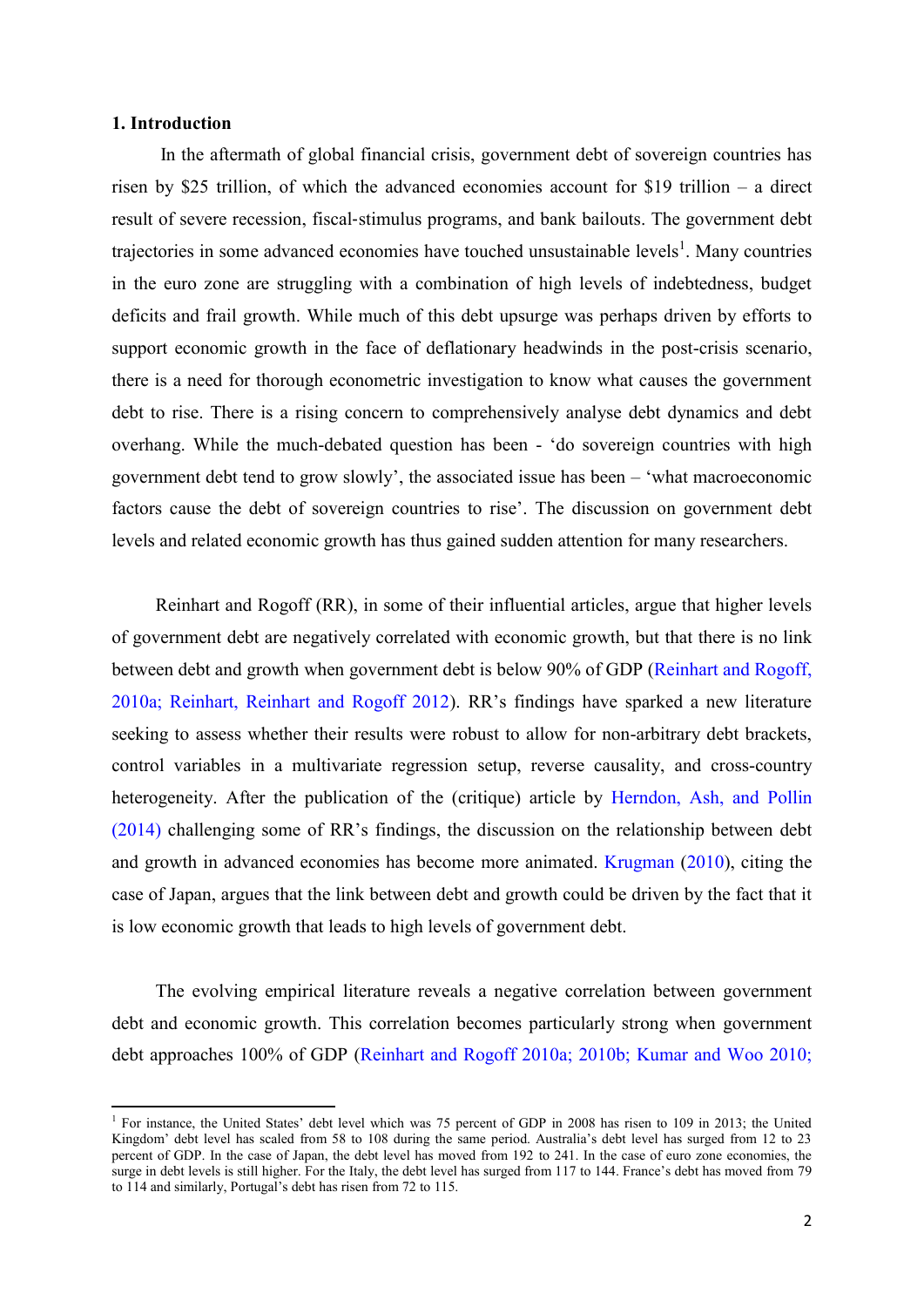Cecchetti *et al.* 2011). Empirical research, of late, has begun to focus on possibilities of nonlinearities within the debt-growth nexus, with specific attention to high government debt levels. The empirical literature on this issue remains sparse as very few studies employ nonlinear impact analysis. Cecchetti *et al.,* (2011) employ non-linear panel threshold approach for non-dynamic panels. However, the available literature does not provide an examination of the cause-effect relationship to reveal the dynamics of government debt-economic growth nexus.

 We notice four inadequacies in the empirical literature on debt-growth nexus. First, there is a need to expand the horizon of the data sample, as averaging across OECD / advanced countries alone would make such inferences difficult. Second, none of the studies has focused on the different groupings of economies based on their political governance structures, economy groupings and income groupings in addition to the full sample. Third, we do not find studies that diagnose government debt-growth nexus in terms of the macroeconomic determinants of government debt. Fourth, none of the studies has offered an analysis based on causality testing to ascertain the direction of causality between debt and growth.

 This study endeavours to fill the above research gap providing a sound empirical investigation based on well-established theoretical considerations. We identify the macroeconomic determinants government debt in the context of debt-growth nexus by employing panel GMM regressions for balanced-panel data. This study is unique as it overcomes the issues related to data adequacy, coverage of countries, heterogeneity, endogeneity, and non-linearities. We contribute to the current strand of literature on government debt and economic growth by extending the horizon of analysis by exploring considerably a large worldwide full sample covering 46 countries for the period 1980-2009. We cover 82 countries under economy groupings, 50 countries under income groupings and 58 countries under political governance groupings in our analysis. We provide a thorough econometric estimation including specification that allows for IV approach. Our dataintensive approach offers stylized facts, well beyond selective anecdotal evidence. This paper makes a distinct contribution to the debate by offering new empirical evidence based on a sizeable dataset.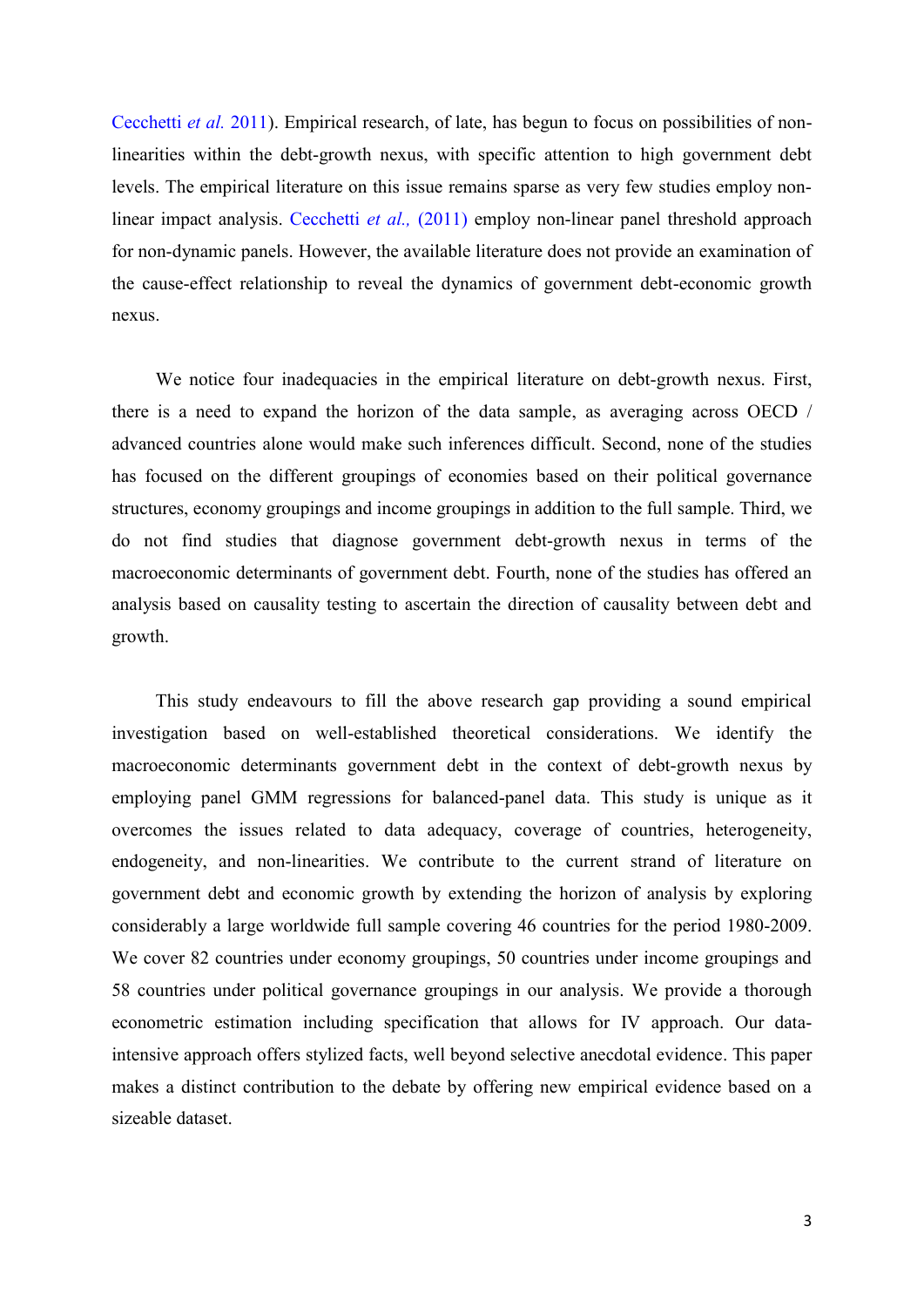The paper is organised as follows. We present our data in section 2. We provide in section 3, a detailed econometric analysis of the macroeconomic determinants of government debt for different country groupings and for the full sample and a discussion on the results. Section 4 describes the causality testing and we conclude in section 5.

# **2. Data**

 Our dataset comprises annual macroeconomic data on 252 countries, over the period 1980-2009. To maintain homogeneity in as much as it is for a large sample of countries over the course of five decades, we employ as a primarily source – World Development Indicators (WDI) database 2014 of World Bank. We strengthen our data with the use of supplementary data sourced from International Monetary Fund, World Economic Outlook 2014 database, International Financial Statistics and data files, and Reinhart and Rogoff dataset on Debt-to-GDP ratios.

 We arrange our sample data into five broad categories: (i) economy groupings, (ii) income groupings, and (iii) political governance groupings. We place each of the countries in the WDI list into its relevant category of country groupings. However, each country's entry into the group is dependent on the data adequacy. Exclusion of any country of the WDI list from our sampling is solely due to data considerations (either non-availability or inadequacy of data.). Some of the countries could not make into the detailed econometric analyses, for lack of complete data for the stated variables for the required period in executing the panel GMM IV approach based regressions. The list of countries covered in detail under different groupings and sub-groupings is provided in *annexure 1 to 3*.

## *Economy Groupings*

The World Economic Outlook April 2011 of  $IMF<sup>2</sup>$ guides our classification of countries into advanced, emerging and developing economies. We consider two more broad groupings: BRICS (Brazil, Russia, India, China and South Africa) and OECD<sup>3</sup> (Organisation for Economic Co-operation and Development). Table 1 provides sample description for economy groupings.

 2 World Economic Outlook April 2011 of IMF (Table 4.1: Economy groupings) is available at <http://www.imf.org/external/pubs/ft/weo/2011/01/pdf/text.pdf>

<sup>3</sup> The details about OECD members are available at [http://www.oecd.org/about/membersandpartners/list-oecd-member](http://www.oecd.org/about/membersandpartners/list-oecd-member-countries.htm)[countries.htm](http://www.oecd.org/about/membersandpartners/list-oecd-member-countries.htm)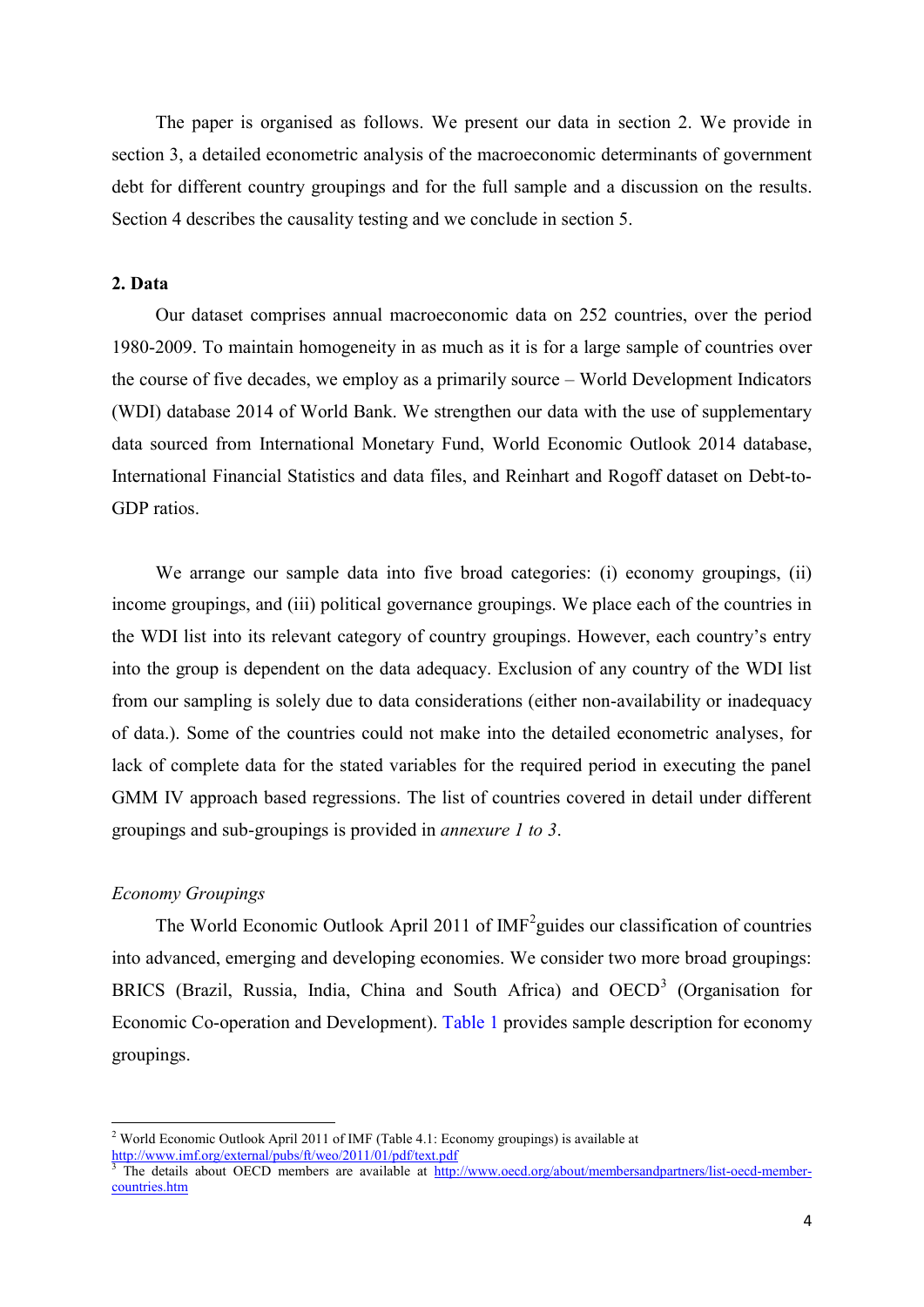|           | <b>I and A. Sample manic for economy groupings</b>           |              |             |                   |                |                 |  |  |  |  |
|-----------|--------------------------------------------------------------|--------------|-------------|-------------------|----------------|-----------------|--|--|--|--|
| Period    | Advanced                                                     | Emerging     | <b>OECD</b> | <b>BRICS</b>      | Developing     | Total           |  |  |  |  |
| 1980-2009 | 34                                                           | 22           | 34          | 5<br>80           |                | 175             |  |  |  |  |
|           | Panel B: Government Debt and GDP Growth in economy groupings |              |             |                   |                |                 |  |  |  |  |
| Countries | observations                                                 |              |             | <b>GDP Growth</b> |                | Government Debt |  |  |  |  |
|           |                                                              | Economies    | Mean        |                   | Median<br>Mean | Median          |  |  |  |  |
| 32        | 640                                                          | Advanced     | 2.39%       |                   | 2.83%<br>57.12 | 53.38           |  |  |  |  |
| 5         | 100                                                          | <b>BRICS</b> | 4.32%       |                   | 4.70%<br>46.65 | 46.79           |  |  |  |  |
| 57        | 1140                                                         | Developing   | 3.36%       |                   | 4.26%<br>71.63 | 56.67           |  |  |  |  |
| 21        | 420                                                          | Emerging     | 3.41%       |                   | 4.70%<br>43.73 | 41.35           |  |  |  |  |
| 33        | 660                                                          | <b>OECD</b>  | 2.64%       |                   | 2.90%<br>55.17 | 51.61           |  |  |  |  |
| Total=148 | 2960                                                         |              |             |                   |                |                 |  |  |  |  |

Table 1: Sample description for economy groupings Panel A: Sample frame for economy groupings

# *Income Groupings*

 $\overline{a}$ 

 In arranging the data for income groupings, we follow the World Bank classification of economies<sup>4</sup>updated for the fiscal year 2015. We consider high-income economies (HIC), heavily indebted poor countries (HPC), least developed countries (LDC), low-income economies (LIC), and middle-income economies (MIC). Table 3 provides the description of our sample based on income groupings.

|                                                             | Partel A. Sample manne for income groupings |                                          |                             |                   |                             |                 |        |  |
|-------------------------------------------------------------|---------------------------------------------|------------------------------------------|-----------------------------|-------------------|-----------------------------|-----------------|--------|--|
| Period                                                      | Middle-income (MIC)                         |                                          | High-income (HIC)           |                   | Heavily indebted poor (HPC) |                 | Total  |  |
| 1980-2009                                                   | 62                                          |                                          | 44                          | 19                |                             |                 | 125    |  |
| Panel B. Government Debt and GDP Growth in Income groupings |                                             |                                          |                             |                   |                             |                 |        |  |
|                                                             |                                             | Economies                                |                             | <b>GDP Growth</b> |                             | Government Debt |        |  |
| Countries                                                   | Observations                                |                                          |                             | Mean              | Median                      | Mean            | Median |  |
| 38                                                          | 760                                         |                                          | High-income countries (HIC) | 2.62%             | 3.10%                       | 49.99           | 45.89  |  |
| 16                                                          | 320                                         | Heavily indebted poor<br>countries (HPC) |                             | 3.12%             | 3.95%                       | 124.10          | 103.87 |  |
| 34                                                          | 680                                         | (MIC)                                    | Middle-income countries     |                   | 4.56%                       | 52.17           | 42.73  |  |
| Total=88                                                    | 1760                                        |                                          |                             |                   |                             |                 |        |  |

Table 2: Sample description for income groupings Panel A: Sample frame for income groupings

<sup>&</sup>lt;sup>4</sup> World Bank country classification is available at<http://data.worldbank.org/about/country-and-lending-groups>Accordingly, low income countries are those with gross national income (GNI) per capita of \$1,045 or less; middle income countries, \$1,046–12,745; high-income countries, \$12,746 or more. The least developed countries (LDC) are classified as per the criteria set by the United Nations Economic and Social Council.

Details available at [http://www.un.org/en/development/desa/policy/wesp/wesp\\_current/2014wesp\\_country\\_classification.pdf](http://www.un.org/en/development/desa/policy/wesp/wesp_current/2014wesp_country_classification.pdf) Heavily indebted poor countries (HIPC) are classified according to the World Bank and IMF as part of their debt-relief initiative. These classifications are detailed in the World Economic Situation and Prospects (WESP) 2014 of the United Nations employed to delineate trends in various dimensions of the world economy. Also, refer Handbook on the Least Developed Country Category: Inclusion, Graduation and Special Support Measures (United Nations publication). Available fro[m http://www.un.org/esa/analysis/devplan/cdppublications/2008cdphandbook.pdf](http://www.un.org/esa/analysis/devplan/cdppublications/2008cdphandbook.pdf)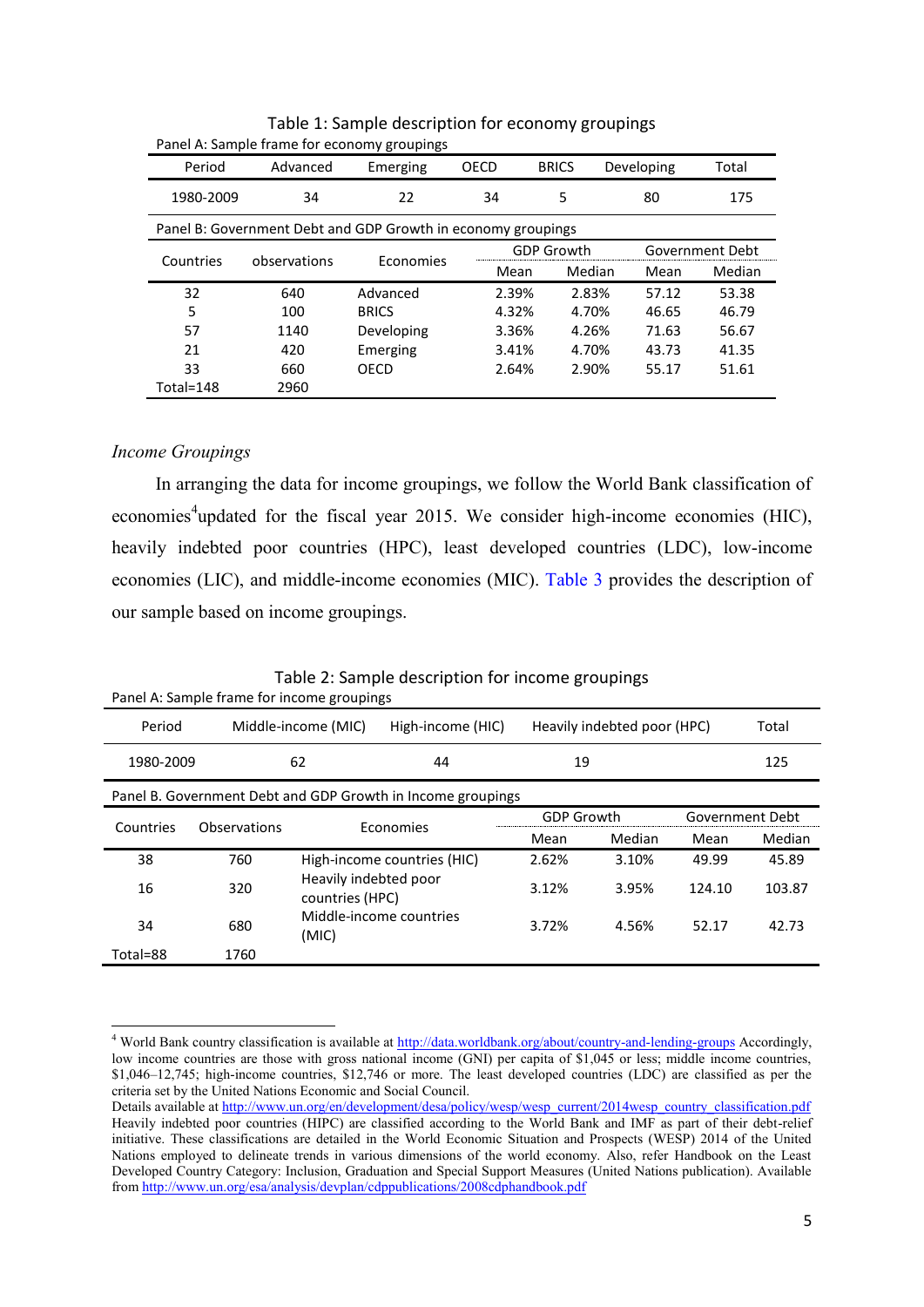# *Political governance groupings*

 We consider seven well-acknowledged types of political governance systems: coalitiongovernments countries (CC), federal democracies (FD) and parliamentary democracies (PD). In doing so, we are guided by the World Factbook of  $CIA<sup>5</sup>$  and Encyclopedia Britannica. Table 3 provides the description of our sample based on political economy considerations.

| Period                                                                    | Coalition Countries (CC) |  |                                | Parliamentary Democracies (PD) |                   |        | Federal Democracies (FD) |                 |  |  |
|---------------------------------------------------------------------------|--------------------------|--|--------------------------------|--------------------------------|-------------------|--------|--------------------------|-----------------|--|--|
| 1980-2009                                                                 | 54                       |  | 45                             |                                |                   |        | 21                       |                 |  |  |
| Panel B: Government Debt and GDP Growth in political governance groupings |                          |  |                                |                                |                   |        |                          |                 |  |  |
|                                                                           | Observations             |  |                                |                                | <b>GDP Growth</b> |        |                          | Government Debt |  |  |
| Countries                                                                 |                          |  | Countries                      | Mean                           |                   | Median | Mean                     | Median          |  |  |
| 31                                                                        | 620                      |  | Coalition Countries (CC)       |                                | 3.10%             | 3.24%  | 66.24                    | 61.59           |  |  |
| 14                                                                        | 280                      |  | Federal Democracies (FD)       |                                | 3.11%             | 3.36%  | 54.26                    | 54.83           |  |  |
| 16                                                                        | 320                      |  | Parliamentary Democracies (PD) |                                | 3.03%             | 3.15%  | 67.81                    | 65.12           |  |  |
| Total=61                                                                  | 1120                     |  |                                |                                |                   |        |                          |                 |  |  |

Table 3: Sample description for political governance groupings Panel A: Sample frame for political governance groupings

# *Full sample*

<u>.</u>

 We explore the dimension of historical specificity by examining real GDP growth by government debt category for the period 1960-2009 (Table 4). We do not extend our dataset beyond 2009, in view of the sudden and significant rise in government debt levels consequent to the government interventions in response to global financial crisis<sup>6</sup>.

| Table 4: Sample description for full sample |           |              |       |            |       |        |  |  |
|---------------------------------------------|-----------|--------------|-------|------------|-------|--------|--|--|
| Period                                      | Countries | observations |       | GDP growth | GGD   |        |  |  |
|                                             |           |              | Mean  | Median     | Mean  | Median |  |  |
| 1960-2009                                   | 43        | 1380         | 3.59% | 3.75%      | 48.36 | 44 41  |  |  |

Table 4: Sample description for full sample

<sup>&</sup>lt;sup>5</sup> The World Factbook of The Central Intelligence Agency of United States provides information on the history, people, government, economy, geography, communications, transportation, military, and transnational issues for 267 world entities. Available at<https://www.cia.gov/library/publications/the-world-factbook/>

Encyclopedia Britannica | political system. Details available a[t http://www.britannica.com/print/topic/467746](http://www.britannica.com/print/topic/467746) 

<sup>&</sup>lt;sup>6</sup> In industrial countries, government debt has risen significantly. In 2009, the net sovereign borrowing needs of the United Kingdom and the United States were five times larger than the average of the preceding five years (2002–07). The huge stimulus and bailout package adopted by the US government to deal with the crisis delivered by irresponsible financial agents in 2009 took the net government debt to GDP ratio in the U.S. from 42.6 in 2007 to 72.4 percent in 2011. In advanced economies as a whole, government debt to GDP ratios are expected to reach 110 percent by 2015—an increase of almost 40 percentage points over pre-crisis levels (IMF 2010). Many middle-income countries also witnessed a deterioration of their debt positions, although the trends are not as dramatic as those of advanced economies are. In low-income countries, in 2009–10 the present value of the government debt to GDP ratio has deteriorated by 5–7 percentage points compared with pre-crisis projections (IDA and IMF 2010).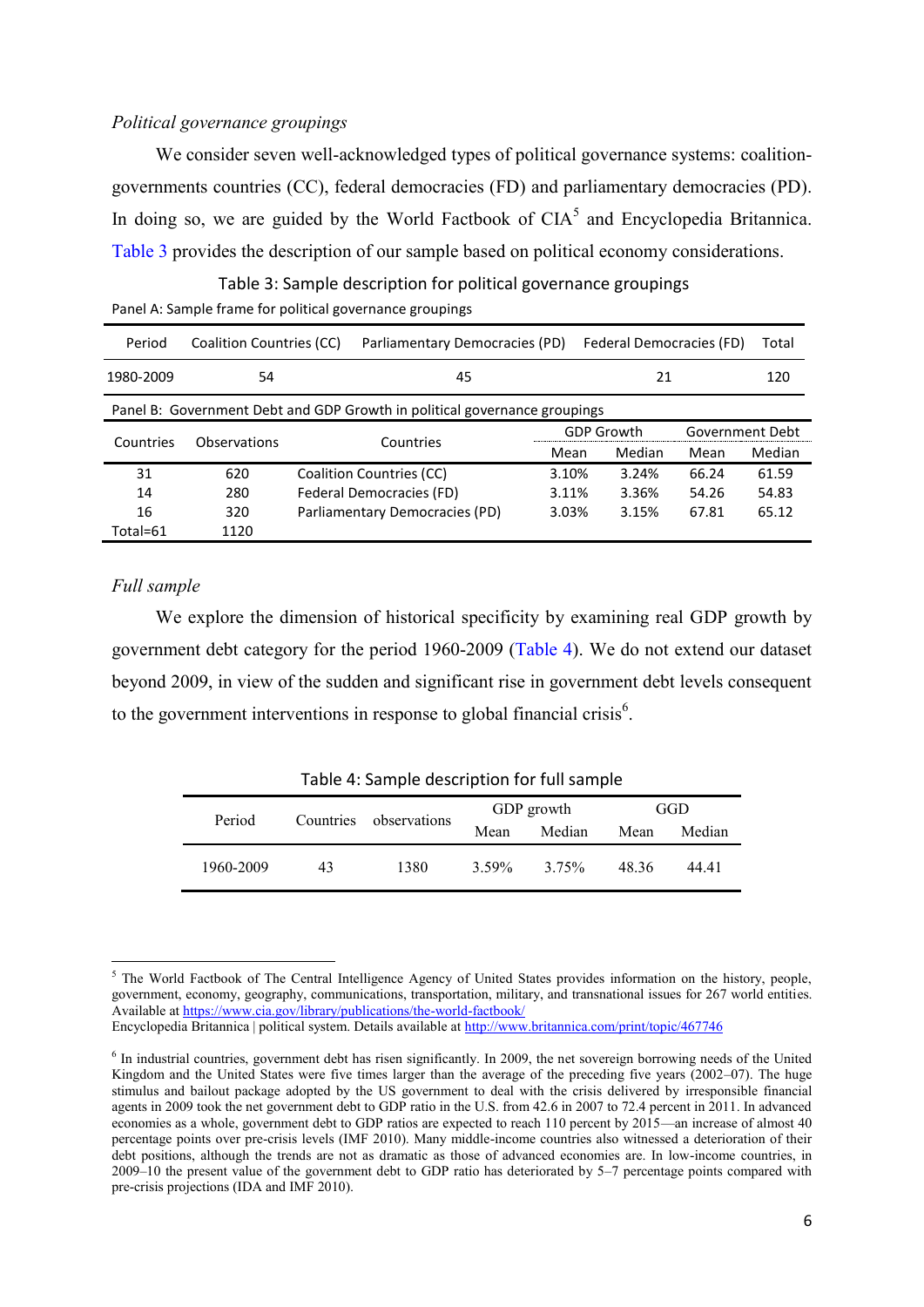

## Figure 1: Debt, Inflation and Growth

Before beginning the discussion on the macroeconomic determinants of government debt, we provide an overview of the interaction of debt inflation and growth. We find inflation not necessarily influencing high debt levels across countries (Figure 1). The median debt levels have soared particularly during 1980-2000. However, the inflation levels have not experienced drastic and noticeable rise during the corresponding period. Median inflation and median GDP growth have mostly moved in tandem during the corresponding debt levels during 1960-2009 (Figure 1.2). The interaction of government debt with growth in the full sample suggesting the negative relationship is presented in Figure 2.



Figure 2: Government debt and economic growth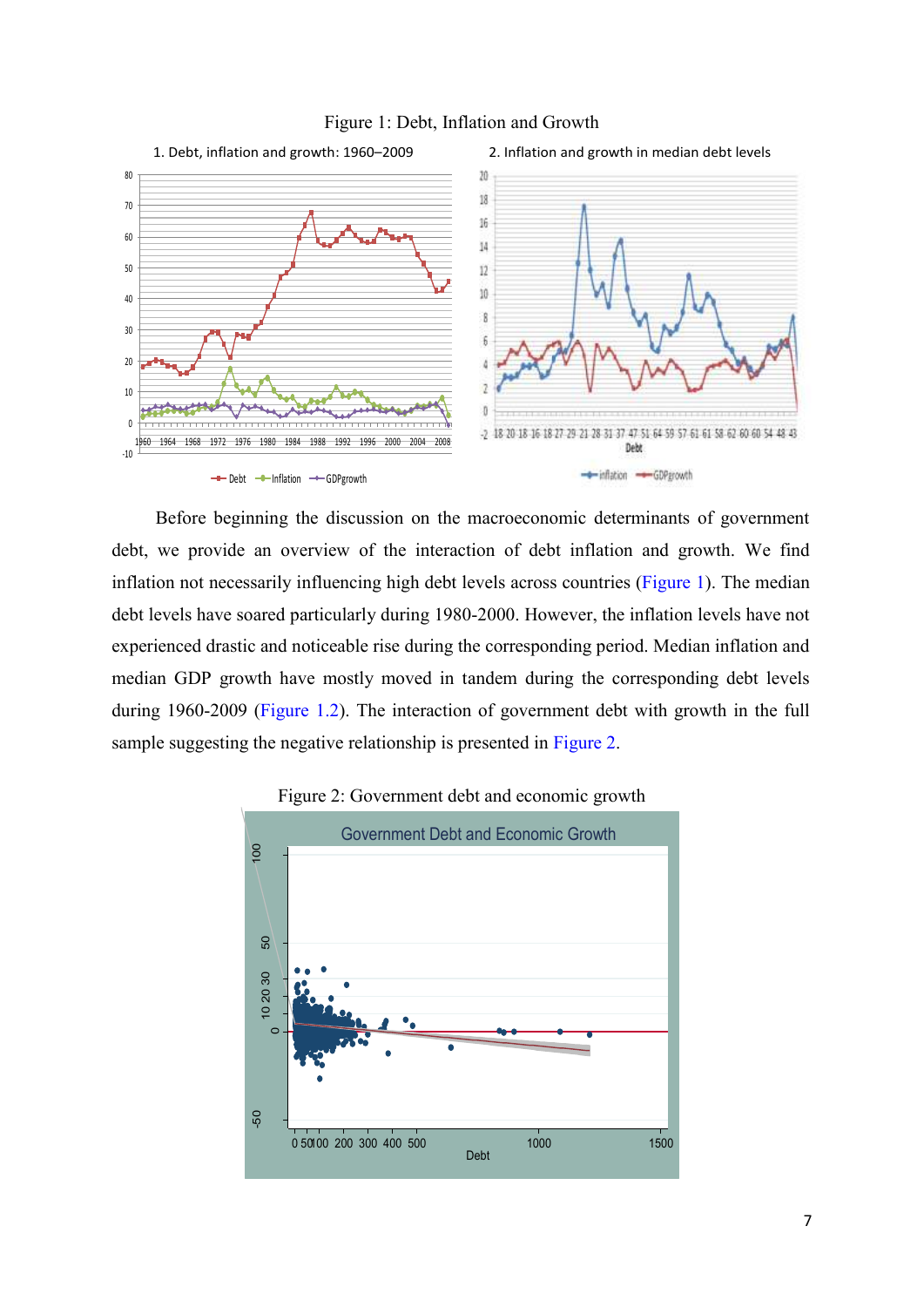# *Variables*

We provide in Table 5 the description of variables and data sources.

## Table 5: Description of variables and data sources

| Variable                                                                        | Description                                                                                                                                                                                                                                                                                                                                                                                                                                                      |
|---------------------------------------------------------------------------------|------------------------------------------------------------------------------------------------------------------------------------------------------------------------------------------------------------------------------------------------------------------------------------------------------------------------------------------------------------------------------------------------------------------------------------------------------------------|
| adr<br>Age dependency ratio (% of<br>working-age population)                    | Age dependency ratio is the ratio of dependents--people younger than 15 or<br>older than 64--to the working-age population--those ages 15-64. Data are<br>shown as the proportion of dependents per 100 working-age population.<br>Source: World Development Indicators (WDI)                                                                                                                                                                                    |
| fce<br>Final consumption<br>expenditure (% of GDP)                              | Final consumption expenditure is the sum of household final consumption<br>expenditure (private consumption) and general government final consumption<br>expenditure (general government consumption). Source: WDI                                                                                                                                                                                                                                               |
| fdi<br>Foreign direct investment,<br>net inflows (% of GDP)                     | Foreign direct investments are the net inflows of investment to acquire a<br>lasting management interest (10 percent or more of voting stock) in an<br>enterprise operating in an economy other than that of the investor.<br>Source: WDI                                                                                                                                                                                                                        |
| gdpgr (GDPgrowth)<br>Real GDP growth (annual %)                                 | Annual percentage growth rate of GDP at market prices based on constant<br>local currency. Source: WDI                                                                                                                                                                                                                                                                                                                                                           |
| gfc<br>General government final<br>consumption expenditure<br>(annual % growth) | Annual percentage growth of general government final consumption<br>expenditure based on constant local currency. Source: WDI                                                                                                                                                                                                                                                                                                                                    |
| gfcf<br>Gross fixed capital formation<br>(annual % growth)                      | Average annual growth of gross fixed capital formation based on constant<br>local currency. Source: WDI                                                                                                                                                                                                                                                                                                                                                          |
| ggd (debt)<br>General government gross<br>debt                                  | Gross debt consists of all liabilities that require payment or payments of<br>interest and/or principal by the debtor to the creditor at a date or dates in the<br>future. This includes debt liabilities in the form of SDRs, currency and deposits,<br>debt securities, loans, insurance, pensions and standardized guarantee<br>schemes, and other accounts payable.<br>Source: World Economic Outlook (WEO) April 2012; Reinhart and Rogoff (RR)<br>data set |
| infl<br>Inflation (annual %)                                                    | Inflation as measured by the annual growth rate of the GDP implicit deflator<br>shows the rate of price change in the economy as a whole. Source: WDI                                                                                                                                                                                                                                                                                                            |
| pg<br>Population growth (annual %)                                              | Annual population growth rate for year t is the exponential rate of growth of<br>midyear population from year t-1 to t, expressed as a percentage. Source: WDI                                                                                                                                                                                                                                                                                                   |
| rir<br>Real interest rate (%)                                                   | Real interest rate is the lending interest rate adjusted for inflation as<br>measured by the GDP deflator.<br>Source: WDI                                                                                                                                                                                                                                                                                                                                        |
| tgdp (openness)<br>Trade (% of GDP)                                             | Trade is the sum of exports and imports of goods and services measured as a<br>share of gross domestic product. Source: WDI                                                                                                                                                                                                                                                                                                                                      |
| ulf<br>Unemployed labour force                                                  | Unemployment, total (% of total labor force) (national estimate).<br>Unemployment refers to the share of the labor force that is without work but<br>available for and seeking employment. Definitions of labor force and<br>unemployment differ by country. Source: WDI                                                                                                                                                                                         |

# **3. Macroeconomic Determinants of Government Debt**

 In this section, we undertake an econometric investigation for identifying the determinants of government debt and attempt to answer the much-debated question – What factors influence government debt in a sovereign country? Stable macroeconomic environment, political stability, and credible institutional stability not only facilitate the debt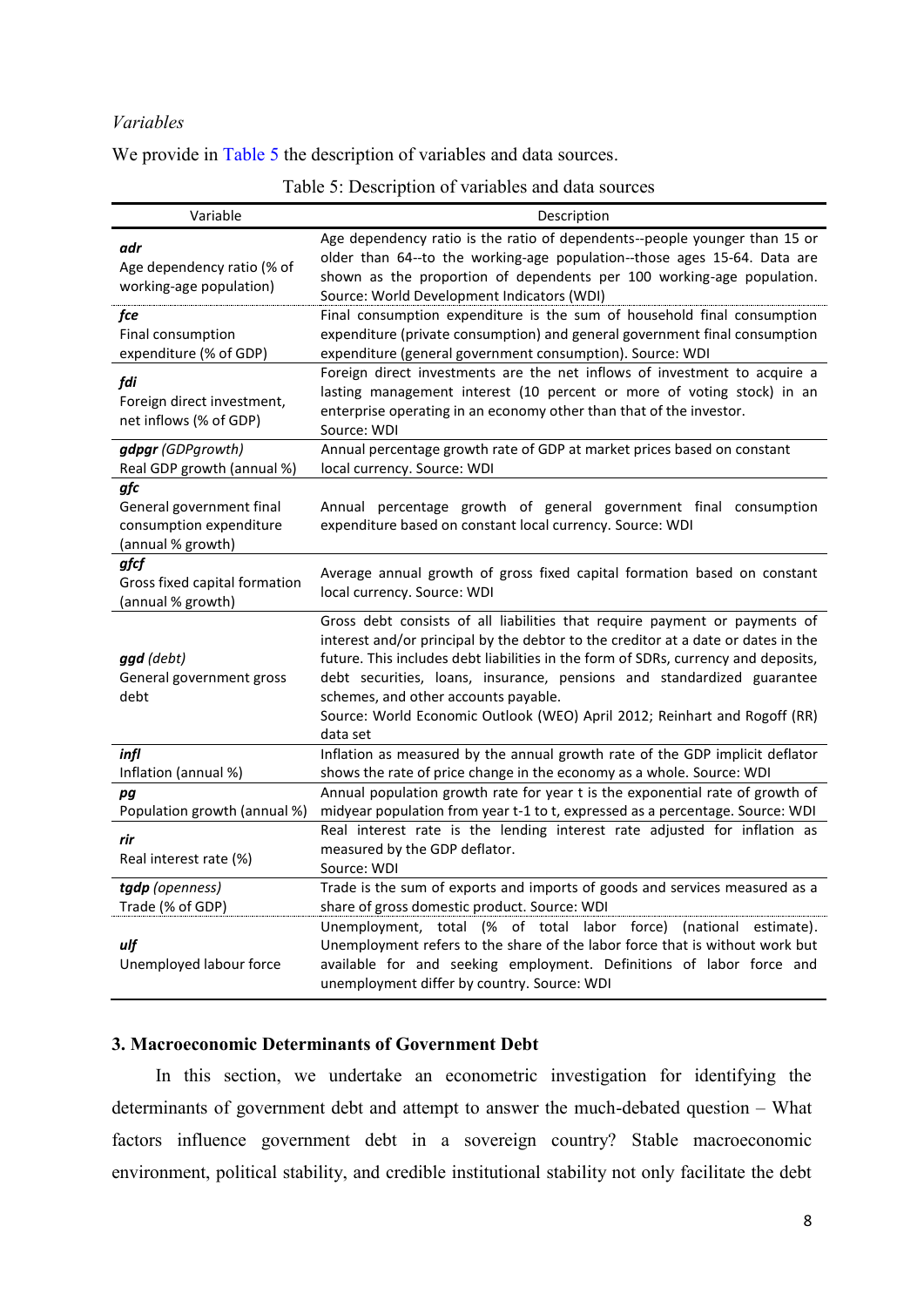market but also the level of government debt. Unstable economic environment impelled by volatility of output growth, hyperinflation, and lack of trade openness tend to affect the level of government debt.

 On the macroeconomic front, monetary policy credibility is one of the important factors that determine the level of government debt. When monetary policy credibility is low, interest rates tend to be very high. Interest rates might explicate much about government's decisions to issue debt and the nature of debt. Interest rates influence the rate at which new debt can be raised and hence affect the interest expenditure as well. Another monetary policy credibility proxy is the level of inflation. Countries with high and very high levels of inflation are less able to borrow on easy terms. Guscina (2008) shows that low and stable inflation is associated with higher domestic debt share in total central government debt. On the other hand, Forslund *et al.,* (2011) find that inflationary history has no statistically significant effect on the composition of government debt.

 The Keynesian School of economic thought justifies government debt, as a repercussion of government's spending that is required to boost up the economy. The size of government's final consumption has a bearing on government's borrowings. Accordingly, general government final consumption expenditure significantly influences the borrowing decisions of the government, which in turn affects the government debt level. Governments raise debt to support public and profitable investment (in both physical infrastructures and human resources) by public spending. As the government seeks to boost the economy by undertaking fixed capital formation activity for enabling speedier growth of economy, the extent of growth of gross fixed capital formation affects the level of government debt.

 Trade openness of countries should have a positive impact on the government debt on two counts: (i) more open countries suffer less from balance sheets effects associated with external borrowing (Calvo *et al.,* 2003), and (ii) open countries may be more successful in attracting foreign investors into the domestic market. Further, in a recent post-crisis research, Aizenman *et al.,* (2013) find that trade openness was the biggest factor behind Asia's lower sovereign spreads before the crisis, and inflation during and after the crisis. They also show that trade and financial openness, as well as foreign direct investment drove Asian emerging markets. We consider trade to GDP ratio as a proxy for the level of openness of the economy.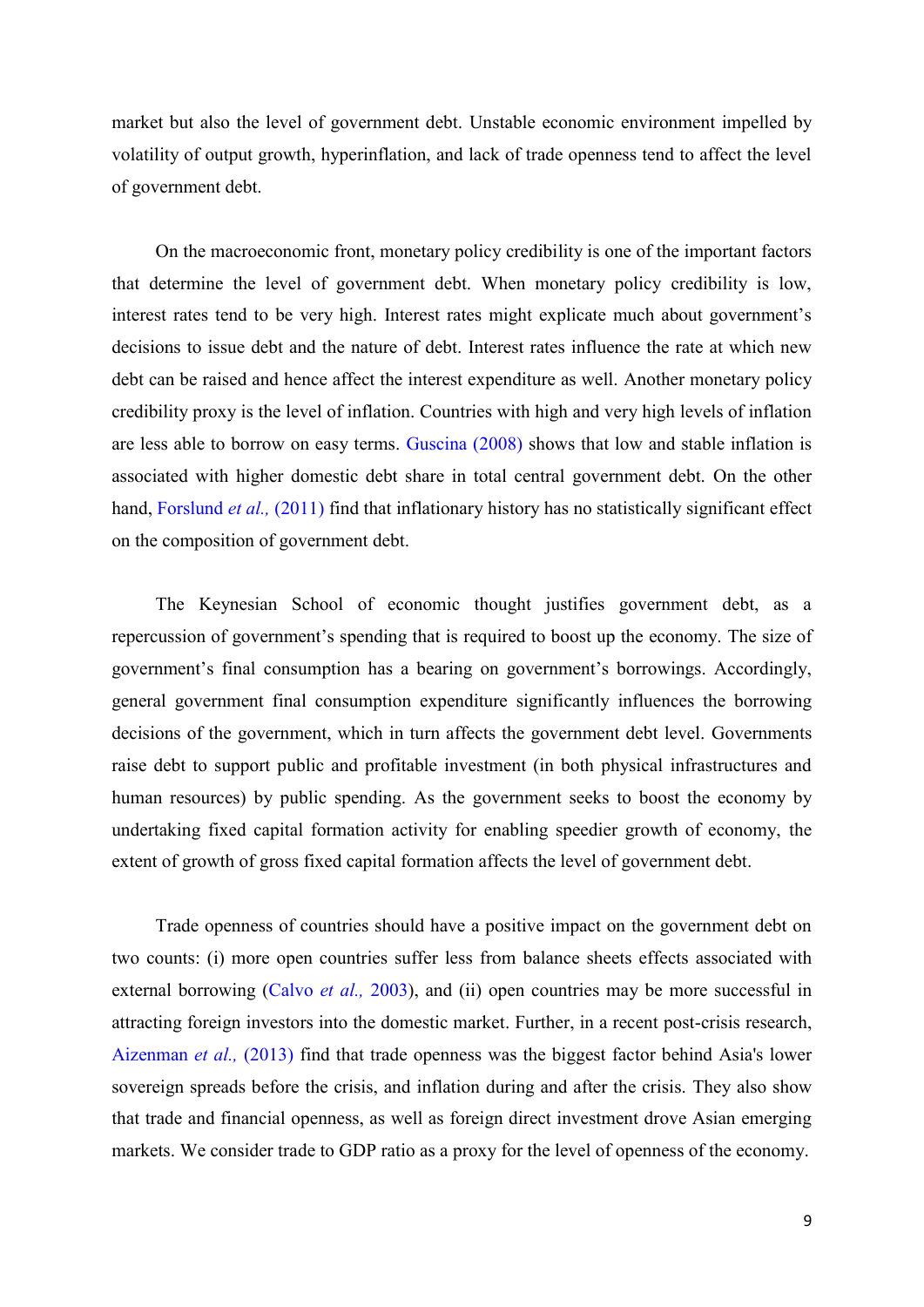Investment openness denoted by foreign direct investment level of a country suggests the ability of its economy to attract foreign investments. Greater levels of direct investment flows into the economy reduce the burden on the government's external borrowings for its investment needs. Hence, higher levels of FDI flows affect the government debt negatively.

 Theoretical possibilities include a rigorous application of optimal taxation theory to public debt determination. We attempt this by introducing final consumption expenditure as a much broader macroeconomic variable to proxy for fiscal policy. We consider final consumption expenditure as a measure of macroeconomic consumption of the economy. Final consumption expenditure is the sum of household final consumption expenditure (private consumption) and general government final consumption expenditure (government consumption).

 We extend the theoretical foundations and introduce government final consumption expenditure as a macroeconomic variable for an explicit treatment of government spending. Final consumption expenditure can explain much of the trend in direct government spending (Egert, 2015). Direct government spending includes government final consumption expenditure, other payments by general government and net government fixed capital formation.

 As Barro (1979) observes, existence of developed social safety nets partially financed by public deficits has a vital role as economic automatic stabilizers in responding to the increase of the unemployment rate. As a result, debt can grow in such circumstances to avoid distorting tax fluctuations. We assume that a large national government has jurisdiction over a population of exogenous size and hence ignore any effects of public debt policy on migration, which would otherwise be an important consideration for a local government. We consider population growth as a control variable in the country groupings. The proportion of dependents on working-age population is another macroeconomic factor that affects the level of debt. In theory, increasing burden on working population affects the fiscal position of the government negatively. Consequently, the increasing age dependency ratio would be associated negatively with public debt. Hence, we introduce age dependency ratio as a control variable in our specification.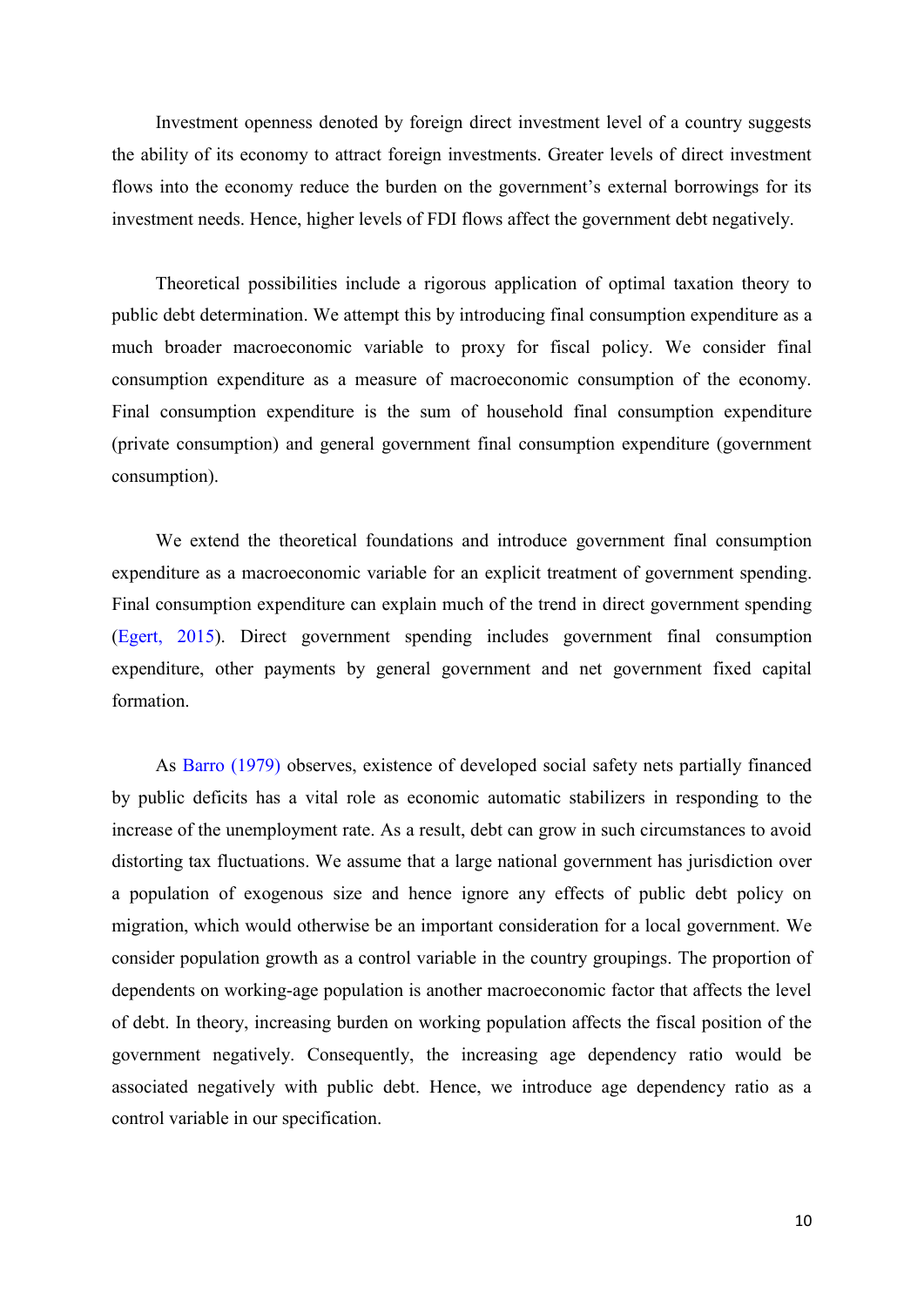#### *Estimation strategy*

We use the data sets detailed in Section 2. We consider three broad country groupings based on the availability of complete data for all the variables under consideration. Economy groupings include advanced economies, emerging economies, developing economies, OECD countries, and BRICS. Income groupings include high-income countries, highly indebted poor countries, and middle-income countries. Political governance groupings include coalition countries, federal countries and parliamentary countries. Full sample for analysis includes 43 countries. Our econometric analysis based on specific country groupings helps in broadly identifying the country specific nature of the macroeconomic determinants of government debt in those countries. We have chosen our full sample and sub samples based on the availability of authentic data for all the required variables. Table 5 provides the description of variables and data sources.

 Our econometric estimation employs eight proxies for macroeconomic explanatory variables: (i) *Real GDP growth* - measure of economic growth, (ii) *final consumption expenditure* - measure of macroeconomic consumption, (iii) *general government final consumption expenditure* - measure of government size, (iv) *gross fixed capital formation* measure of the size of domestic investment, (v) *foreign direct investment* - measure of the size of foreign investment, (vi) *inflation* - measure of macroeconomic imbalance, (vi) *real interest rate* - measure of monetary policy credibility, (vii) *trade openness* - measure of macroeconomic openness, (viii) *population growth*, *age dependency ratio, and unemployed labour force* - measures of other socio-economic controls. Table 7 provides the correlations of the variables employed in the analysis.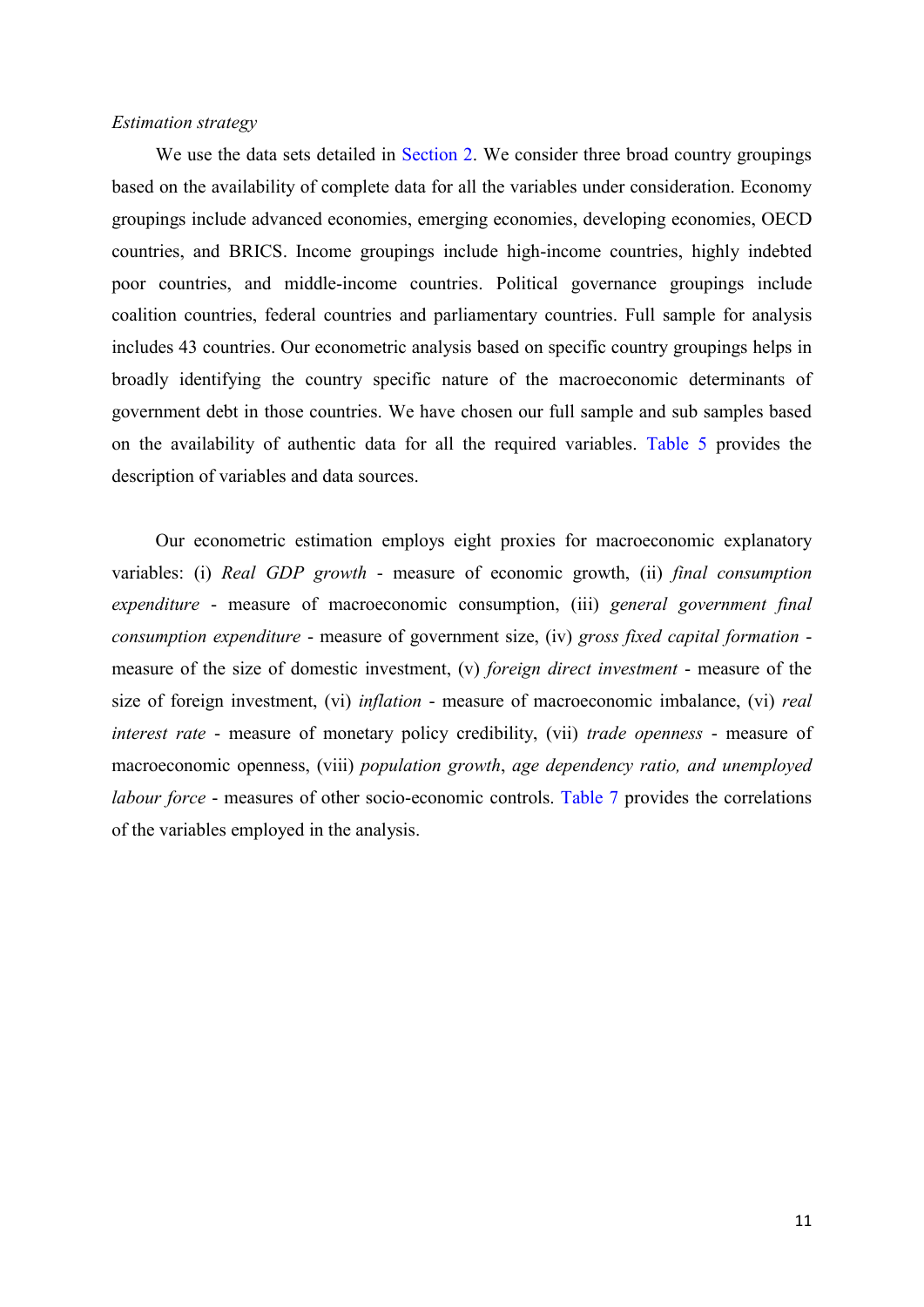# Table 6: Summary statistics: Government debt to GDP ratio

This table presents the summary statistics of government debt (debt to GDP) variable across all country groupings.

| Country groupings                 | Period    | No. of countries | Mean $(\mu)$ | Standard deviation $(\sigma)$ | Median | Min   | Max    | No. of Obs |
|-----------------------------------|-----------|------------------|--------------|-------------------------------|--------|-------|--------|------------|
| Economy groupings                 |           |                  |              |                               |        |       |        |            |
| 1. Advanced economies             | 1980-2009 | 22               | 61.91        | 31.32                         | 60.18  | 6.31  | 210.25 | 588        |
| 2. Emerging economies             | 1980-2009 | 11               | 46.37        | 21.60                         | 44.64  | 3.89  | 154.90 | 214        |
| 3. Developing economies           | 1980-2009 | 19               | 58.52        | 29.91                         | 52.22  | 6.69  | 229.33 | 362        |
| 4. OECD countries                 | 1980-2009 | 25               | 59.05        | 31.50                         | 57.20  | 3.89  | 210.25 | 546        |
| 5. BRICS                          | 1980-2009 | 5                | 56.14        | 16.63                         | 61.50  | 27.36 | 81.76  | 140        |
| Income groupings                  |           |                  |              |                               |        |       |        |            |
| 1. High income countries          | 1980-2009 | 24               | 59.90        | 31.52                         | 58.88  | 3.89  | 210.25 | 547        |
| 2. Highly-indebted poor countries | 1980-2009 | 8                | 69.17        | 41.16                         | 56.54  | 18.67 | 229.33 | 210        |
| 3. Middle income countries        | 1980-2009 | 18               | 57.95        | 30.40                         | 51.30  | 6.69  | 229.33 | 343        |
| Political governance groupings    |           |                  |              |                               |        |       |        |            |
| 1. Coalition countries            | 1980-2009 | 27               | 59.44        | 33.63                         | 57.20  | 3.89  | 210.25 | 546        |
| 2. Federal countries              | 1980-2009 | 17               | 55.32        | 23.37                         | 53.35  | 9.71  | 154.90 | 314        |
| 3. Parliamentary countries        | 1980-2009 | 14               | 59.75        | 33.26                         | 57.58  | 6.31  | 131.80 | 250        |
| Full sample                       | 1960-2009 | 43               | 59.14        | 31.07                         | 55.95  | 3.89  | 229.33 | 891        |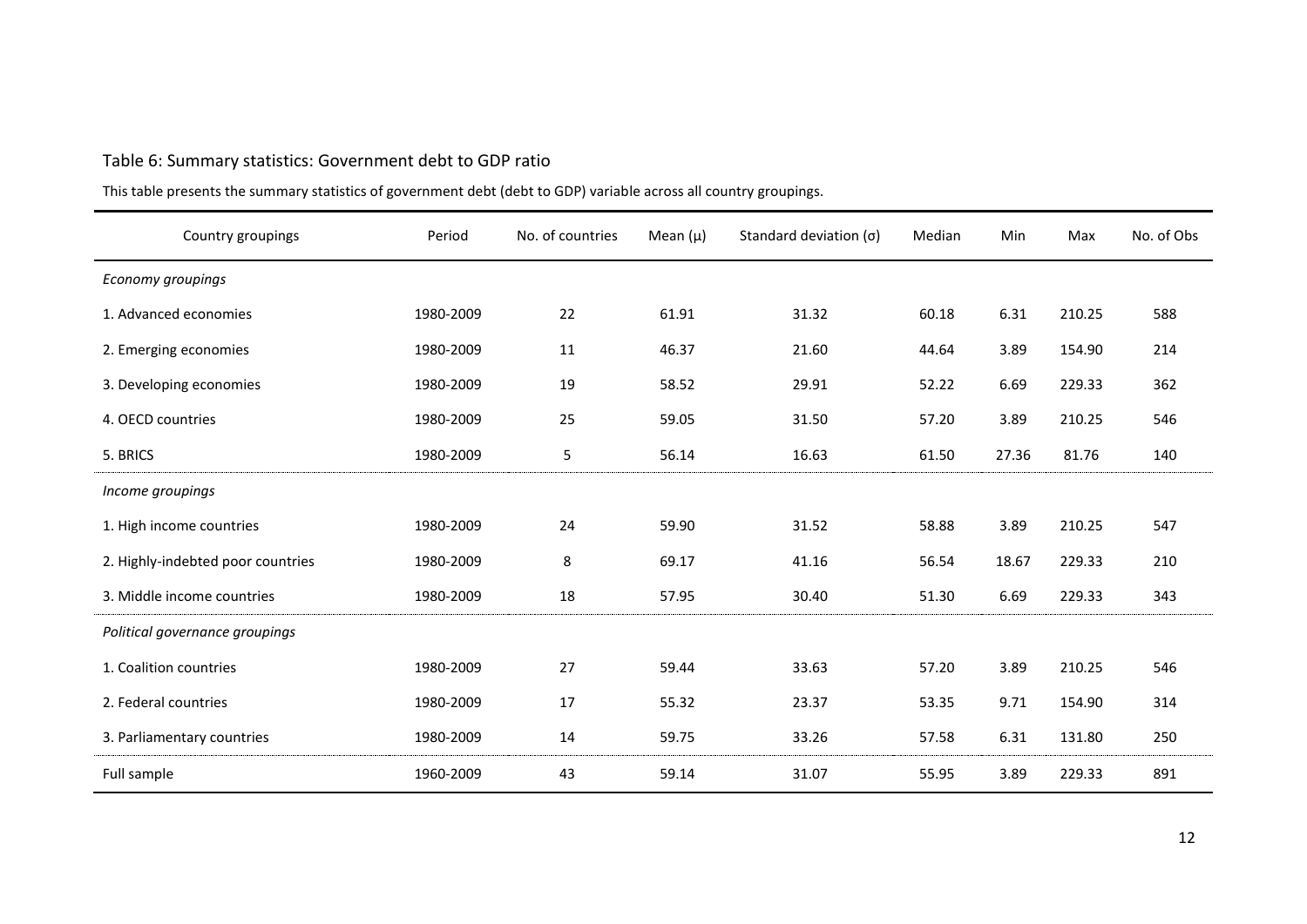|                                      | <b>RIR</b> | ADR      | PG       | <b>ULF</b> | GGD      | <b>FDI</b> | <b>GDPGR</b> | <b>GFCF</b> | GFC      | <b>TGDP</b> | FCE   | <b>INFL</b> |
|--------------------------------------|------------|----------|----------|------------|----------|------------|--------------|-------------|----------|-------------|-------|-------------|
| Real interest rate (RIR)             | 1.000      |          |          |            |          |            |              |             |          |             |       |             |
| Age dependency ratio (ADR)           | 0.054      | 1.000    |          |            |          |            |              |             |          |             |       |             |
| Population growth (PG)               | $-0.031$   | 0.707    | 1.000    |            |          |            |              |             |          |             |       |             |
| Unemployed labour force (ULF)        | 0.079      | 0.114    | 0.178    | 1.000      |          |            |              |             |          |             |       |             |
| General government gross debt (GGD)  | 0.050      | $-0.174$ | $-0.400$ | $-0.025$   | 1.000    |            |              |             |          |             |       |             |
| Foreign direct investment (FDI)      | 0.067      | $-0.005$ | 0.023    | 0.024      | $-0.213$ | 1.000      |              |             |          |             |       |             |
| Real GDP growth (GDPGR)              | $-0.085$   | 0.081    | 0.109    | 0.046      | $-0.132$ | 0.160      | 1.000        |             |          |             |       |             |
| Gross fixed capital formation (GFCF) | $-0.090$   | 0.058    | 0.132    | $-0.004$   | $-0.136$ | 0.175      | 0.756        | 1.000       |          |             |       |             |
| Government final consumption (GFC)   | $-0.034$   | $-0.054$ | 0.094    | 0.003      | $-0.159$ | 0.110      | 0.264        | 0.452       | 1.000    |             |       |             |
| Openness (TGDP)                      | $-0.172$   | 0.110    | $-0.019$ | 0.125      | $-0.059$ | 0.218      | 0.142        | 0.043       | 0.033    | 1.000       |       |             |
| Final consumption expenditure (FCE)  | 0.320      | 0.458    | 0.199    | 0.101      | 0.084    | $-0.017$   | $-0.056$     | $-0.153$    | $-0.219$ | $-0.105$    | 1.000 |             |
| Inflation (INFL)                     | $-0.045$   | 0.103    | 0.087    | 0.000      | 0.043    | $-0.043$   | $-0.127$     | 0.029       | 0.076    | $-0.053$    | 0.043 | 1.000       |

Table 7: Correlations for determinants of government debt

Note: The correlations presented here are for the full sample of countries employed in the panel data analysis.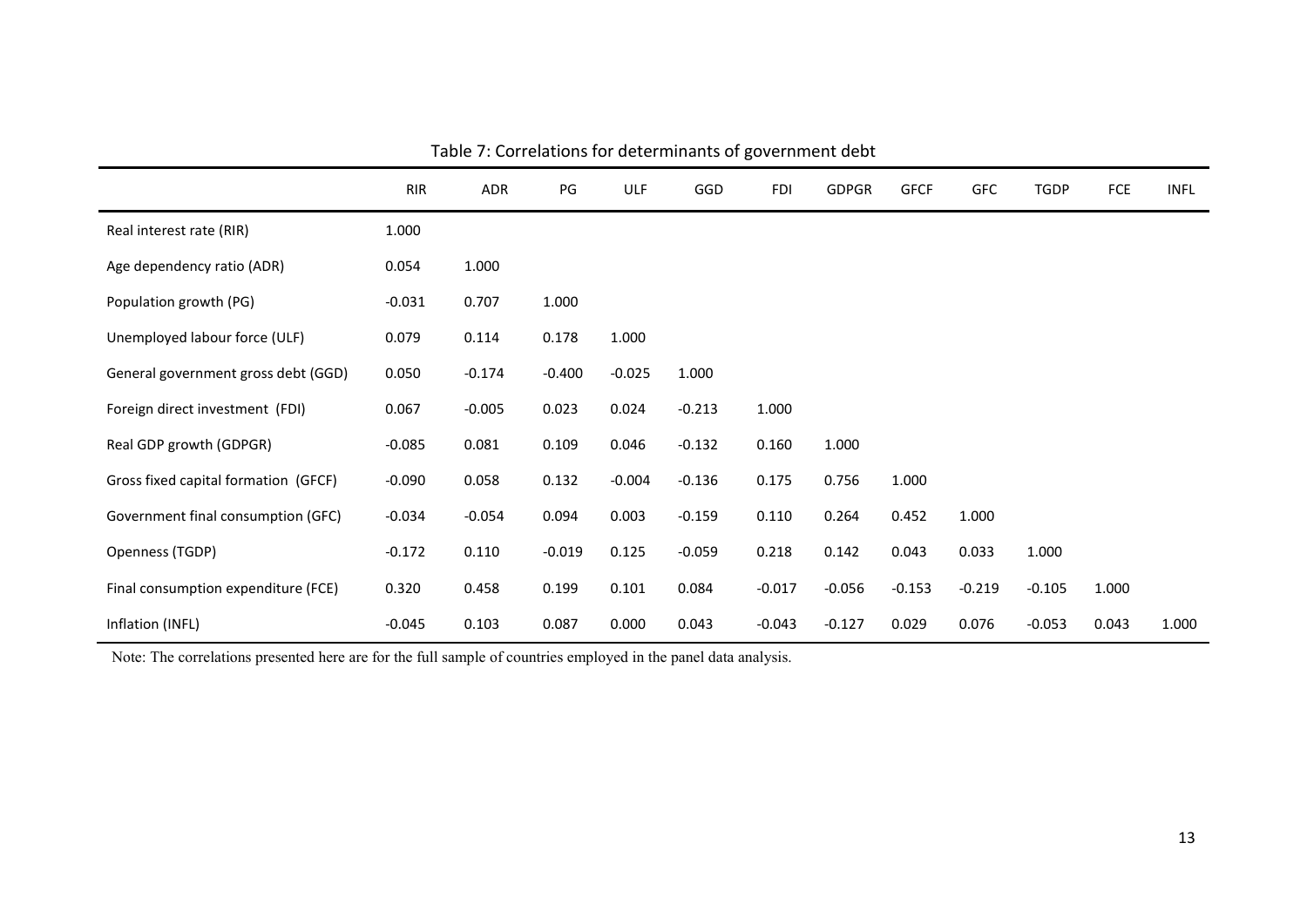We employ balanced-panel data for the analysis as it allows controlling for heterogeneity between countries. It is less likely to be plagued by collinearity between variables. As panel data provides information on variation between countries and within countries, the analysis can produce more reliable parameter estimates, with higher degrees of freedom and efficiency. Our specification assumes that the government debt for country '*j*' conforms to a linear relationship over a period '*t*' and is common across the panel of countries.

$$
Debt'_{i} = \beta^{\hat{}} X'_{i} + \mu_{j} + \nu_{i} + \varepsilon_{ji}
$$
----- Eqn (1)

 $X_{\scriptscriptstyle{t}}^{\scriptscriptstyle{J}}$ *t* is a vector of regressors including *lagged GDP, gfcf, gfc, tgdp, fce, fdi* and *infl.* It also includes the constant.  $\mu_j$  is country-specific fixed effects;  $v_t$  is time-fixed effects;  $\varepsilon_{jt}$  is the unobservable error term.

$$
Debt'_{i} = GDPgrowth_{t-1}^{j} + gfc'_{i} + fce'_{i} + gfcf'_{i} + tgdp'_{i} + INFL'_{i} + fdi'_{i} + rir'_{i} + \mu_{j} + \nu_{i} + \varepsilon_{ji}
$$

 $---$  Eqn  $(2)$ 

 Given the strong potential for endogeneity of the debt variable, we use instrumental variable (IV) estimation technique. In our instrumental variables model, we instrument the Solow variables using their lagged variables. In Eqn (6.3), we introduce the control variables - *adr*, *pg*, and *ulf*.

$$
Debt'_{t} = GDPgrowth_{t-1}^{j} + gfc'_{t} + fce'_{t} + gfcf'_{t} + tgdp'_{t} + INFL'_{t} + fdi'_{t} + \dots
$$
 Eqn (3)  
+  $rir'_{t} + adr'_{t} + pg'_{t} + ulf'_{t} + \mu_{t} + \nu_{t} + \varepsilon_{\mu}$ 

 We use fixed period effects generalized methods of moments regressions with IV estimation for panel data. The unique feature of GMM estimation is that it provides a straightforward way to test the specification in models for which there are moment conditions than model parameters. We use White period GMM weights with cross-section weights (PCSE) standard errors & covariance. Many studies exploring panel data have made use of IV approach to deal with the issue of simultaneity bias Hiebert *et al.,* (2002). With the use of GMM estimator, we seek to correct for the possible heteroskedasticity and autocorrelation in the error structure by using the consistent estimator. The two-step GMM provides some efficiency gains over the traditional IV/2-SLS estimator derived from the use of the optimal weighting matrix, the over identifying restrictions of the model (Baum *et al.,* 2013).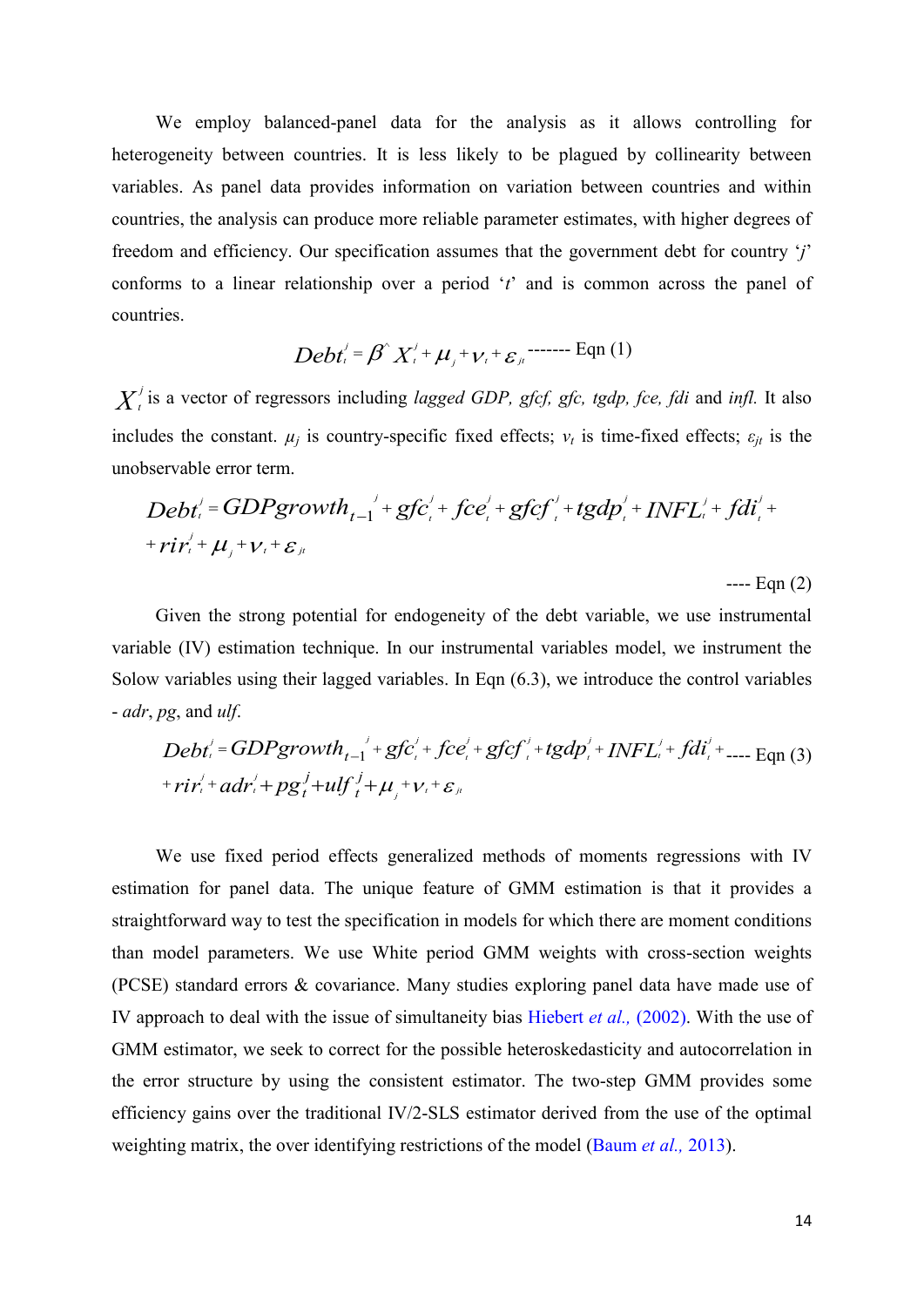We use panel-based unit root tests that are believed to have higher power than unit root tests based on individual time series for testing the unit roots. We compute the summary panel unit root test, using individual fixed effects as regressors, and automatic lag difference term and bandwidth selection (using the Schwarz criterion for the lag differences, and the Newey-West method and the Bartlett kernel for the bandwidth). The null of a unit root is tested using Levin, Lin & Chu test, Im, Pesaran and Shin W-stat test, ADF - Fisher Chisquare test, and PP - Fisher Chi-square test. In case the variable/s is/are found to be stationary at the first difference, in such cases we bring in the differenced variable for analysis.

#### Table 8: Macroeconomic Determinants of Government Debt

This table presents the results of the Panel Generalized Method of Moments (GMM) regressions for identifying the determinants of government debt in the full sample of countries for the period 1960-2009. Our dependent variable is the government debt. Column (1) presents the results of the regressions with macroeconomic determinants. Column (2) presents the results of the regressions with other control variables in addition to macroeconomic determinants. We use instrumental variables techniques with fixed effects and employ crosssection weights (PCSE) standard errors & covariance. We report the coefficient values marked with significance levels in the first row followed by the standard errors (in the parenthesis) in the second row. Asterisks \*\*\*, \*\* indicate levels of significance at 1%, and 5% respectively.

| <b>Explanatory Variables</b>  | Mean/Std.<br>Deviation (in italics) | (1)         | (2)         |
|-------------------------------|-------------------------------------|-------------|-------------|
|                               | 3.11                                | $-1.481***$ | $-1.521*$   |
| Real GDP growth               | 3.29                                | (0.343)     | (0.341)     |
|                               | 77.79                               | $0.475***$  | $0.512***$  |
| Final consumption expenditure | 6.96                                | (0.181)     | (0.180)     |
|                               | 2.54                                | $-1.086***$ | $-1.093***$ |
| Foreign direct investment     | 3.68                                | (0.349)     | (0.333)     |
|                               | 2.87                                | $-0.425*$   | $-0.409*$   |
| Government expenditure        | 5.22                                | (0.210)     | (0.203)     |
|                               | 30.73                               | $-0.002$    | $-0.002$    |
| Inflation                     | 449.08                              | (0.002)     | (0.002)     |
|                               | 62.76                               | $0.173***$  | $0.150***$  |
| <b>Trade Openness</b>         | 31.65                               | (0.039)     | (0.037)     |
|                               | 4.22                                | $0.252***$  | $0.254***$  |
| Gross fixed capital formation | 12.14                               | (0.095)     | (0.094)     |
|                               | 7.82                                | 0.034       | 0.039       |
| Real interest rate            | 12.76                               | (0.084)     | (0.081)     |
|                               | 56.39                               |             | $-0.042$    |
| Age dependency ratio          | 10.04                               |             | (0.151)     |
|                               | 1.09                                |             | $-7.030***$ |
| Population growth             | 0.75                                |             | (1.863)     |
|                               | 8.34                                |             | 0.172       |
| Unemployment                  | 4.93                                |             | (0.203)     |
|                               |                                     | 19.194      | 27.830      |
| Intercept                     |                                     | (15.750)    | (15.035)    |
| R-squared                     |                                     | 0.147       | 0.163       |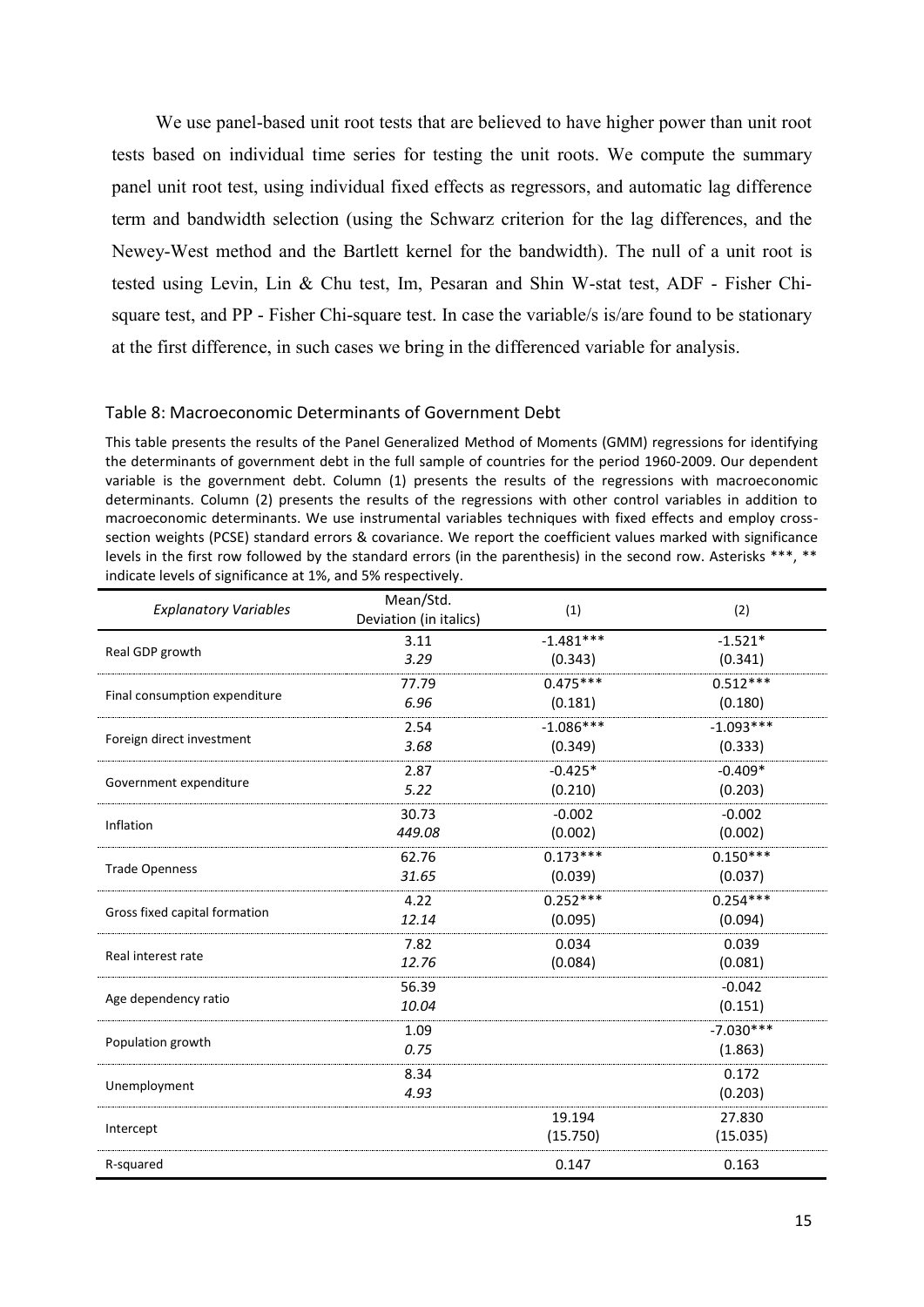#### Table 9: Determinants of Debt in Economy groupings

This table presents the results of the Panel Generalized Method of Moments regressions for identifying the determinants of government debt in economy groupings of countries. Our dependent variable is the government debt. Columns (1), (3), (5), (7) and (9) present the results of the regressions with macroeconomic determinants. Columns (2), (4), (6), (8) and (10) present the results of the regressions with other control variables in addition to macroeconomic determinants. We use instrumental variables techniques with fixed effects and employ cross-section weights (PCSE) standard errors & covariance. We report the coefficient values marked with significance levels in the first row followed by the standard errors (in the parenthesis) in the second row. Asterisks \*\*\*, \*\* indicate levels of significance at 1%, and 5% respectively.

|                               |            | Advanced economies (AE) |            | Emerging economies (EE) |            | Developing economies (DE) | <b>OECD countries (OECD)</b> |             | <b>BRICS</b> |             |
|-------------------------------|------------|-------------------------|------------|-------------------------|------------|---------------------------|------------------------------|-------------|--------------|-------------|
| <b>Explanatory Variables</b>  | (1)        | (2)                     | (3)        | (4)                     | (5)        | (6)                       | (7)                          | (8)         | (9)          | (10)        |
|                               | $-0.64$    | $-0.27$                 | $-1.03***$ | $-1.31***$              | $-1.63***$ | $-1.43***$                | $-0.698$                     | $-0.282$    | $-0.783$     | $-0.156$    |
| Real GDP growth               | (0.653)    | (0.643)                 | (0.206)    | (0.177)                 | (0.335)    | (0.373)                   | (0.543)                      | (0.549)     | (0.793)      | (0.622)     |
| Final consumption             | $0.99***$  | $0.67**$                | $0.52***$  | $0.61***$               | $0.41**$   | $1.17***$                 | $0.50**$                     | $0.316*$    | $2.85***$    | $1.32**$    |
| expenditure                   | (0.298)    | (0.268)                 | (0.143)    | (0.174)                 | (0.204)    | (0.231)                   | (0.239)                      | (0.232)     | (0.456)      | (0.433)     |
|                               | $-1.23**$  | $-0.66**$               | $-3.44***$ | $-3.11***$              | $-0.468$   | $-0.017$                  | $-1.41***$                   | $-1.08***$  | $1.84*$      | 1.381       |
| Foreign direct investment     | (0.372)    | (0.337)                 | (0.479)    | (0.495)                 | (0.513)    | (0.544)                   | (0.361)                      | (0.325)     | (0.941)      | (0.864)     |
| Government expenditure        | $-2.78***$ | $-2.61***$              | $-0.104$   | $-0.146$                | $-0.093$   | $-0.006$                  | $-1.53***$                   | $-1.65***$  | 0.082        | 0.222       |
|                               | (0.584)    | (0.545)                 | (0.155)    | (0.115)                 | (0.219)    | (0.220)                   | (0.357)                      | (0.349)     | (0.319)      | (0.247)     |
| Inflation                     | $-1.86***$ | $-1.38***$              | $-0.004**$ | $-0.003$                | $-0.003$   | $-0.003$                  | $-1.392***$                  | $-0.347$    | $-0.623$     | $-0.167$    |
|                               | (0.357)    | (0.332)                 | (0.002)    | (0.002)                 | (0.002)    | (0.003)                   | (0.208)                      | (0.254)     | (0.648)      | (0.602)     |
|                               | $0.18***$  | $0.14***$               | $0.007*$   | $0.031*$                | $0.15***$  | $0.17***$                 | $0.21***$                    | $0.13***$   | $0.78***$    |             |
| <b>Trade Openness</b>         | (0.048)    | (0.047)                 | (0.037)    | (0.037)                 | (0.034)    | (0.034)                   | (0.045)                      | (0.049)     | (0.099)      |             |
|                               | 0.04       | 0.0635                  | 0.041      | 0.097                   | $0.20**$   | $0.24***$                 | 0.026                        | 0.118       | $0.68*$      | $0.51*$     |
| Gross fixed capital formation | (0.185)    | (0.166)                 | (0.065)    | (0.058)                 | (0.084)    | (0.090)                   | (0.167)                      | (0.159)     | (0.311)      | (0.252)     |
| Real interest rate            | $-0.648$   | $-0.018***$             | $0.23***$  | $0.22**$                | 0.114      | 0.065                     | $-0.417$                     | $-0.083$    | $-0.016$     |             |
|                               | (0.450)    | (0.412)                 | (0.063)    | (0.068)                 | (0.074)    | (0.086)                   | (0.282)                      | (0.280)     | (0.093)      |             |
|                               |            | $-1.3625$               |            | $-0.099$                |            | $-0.97***$                |                              | $-0.71***$  |              | $-1.63***$  |
| Age dependency ratio          |            | (0.270)                 |            | (0.240)                 |            | (0.221)                   |                              | (0.229)     |              | (0.429)     |
|                               |            | $-19.74***$             |            | 2.288*                  |            | $5.58*$                   |                              | $-16.11***$ |              | $-18.97***$ |
| Population growth             |            | (2.726)                 |            | (4.477)                 |            | (2.946)                   |                              | (2.657)     |              | (5.276)     |
|                               |            | $1.20***$               |            | $-0.71***$              |            | $-0.37**$                 |                              | $1.03***$   |              | $-1.88***$  |
| Unemployment                  |            | (0.255)                 |            | (0.195)                 |            | (0.221)                   |                              | (0.225)     |              | (0.164)     |
|                               | $-3.7193$  | 85.89***                | 15.112     | 7.573                   | 18.818     | 15.813                    | 23.785                       | 76.03***    | 315.07***    | 254.3***    |
| Intercept                     | (24.314)   | (25.56)                 | (11.802)   | (11.614)                | (16.994)   | 17.189)                   | (20.035)                     | (23.094)    | (38.115)     | (48.227)    |
| R-squared                     | 0.2826     | 0.3997                  | 0.634      | 0.750                   | 0.379      | 0.321                     | 0.240                        | 0.334       | 0.950        | 0.966       |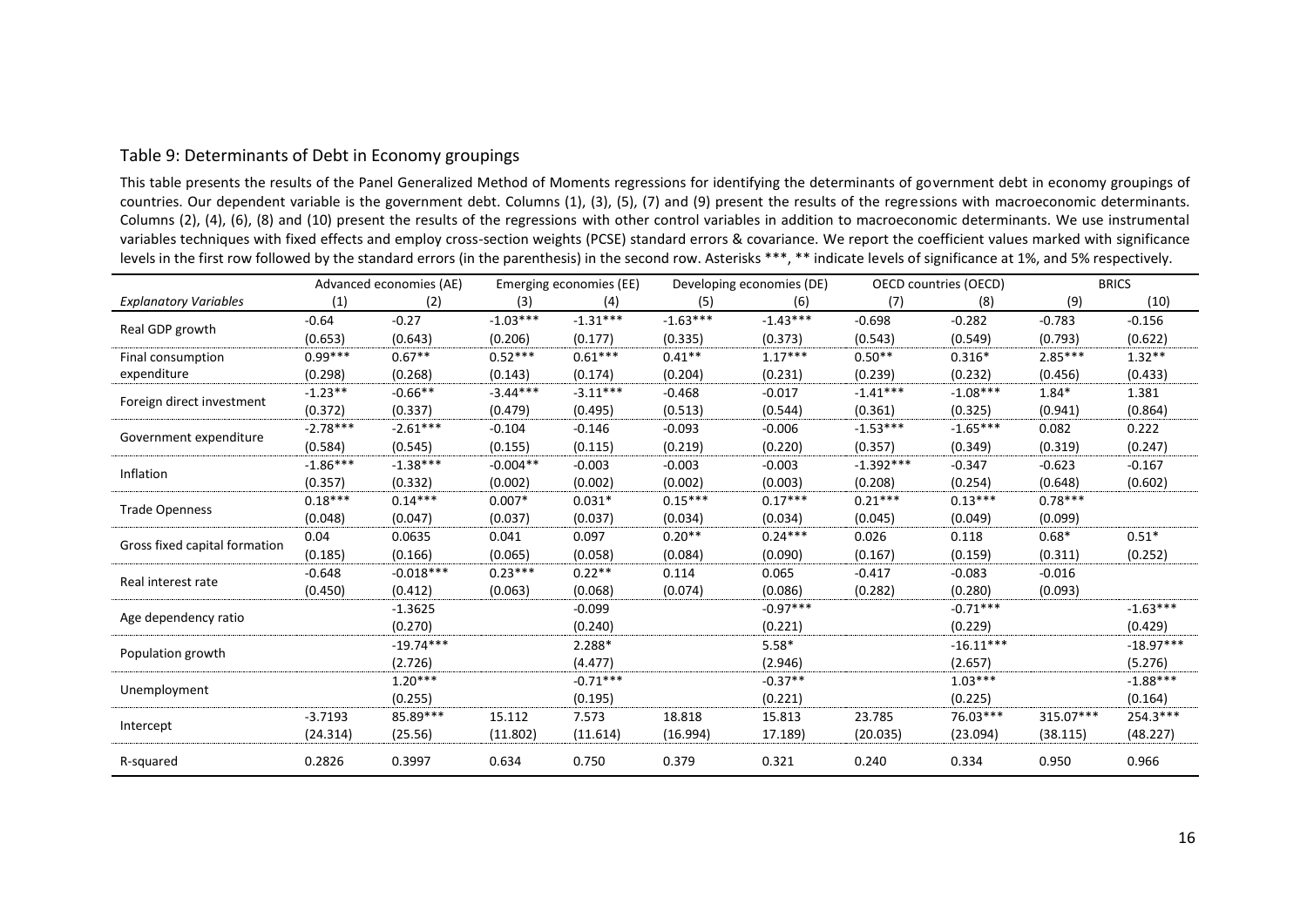#### Table 10: Determinants of Debt in Income groupings

This table presents the results of the Panel Generalized Method of Moments regressions for identifying the determinants of government debt in income groupings of countries. Our dependent variable is the government debt. Columns (1), (3), and (5) present the results of the regressions with macroeconomic determinants. Columns (2), (4) and (6) present the results of the regressions with other control variables in addition to macroeconomic determinants. We use instrumental variables techniques with fixed effects and employ cross-section weights (PCSE) standard errors & covariance. We report the coefficient values marked with significance levels in the first row followed by the standard errors (in the parenthesis) in the second row. Asterisks \*\*\*, \*\* indicate levels of significance at 1%, and 5% respectively.

|                               |            | High income countries (HIC) |            | Highly-indebted poor countries (HPC) | Middle income countries (MIC) |            |
|-------------------------------|------------|-----------------------------|------------|--------------------------------------|-------------------------------|------------|
| <b>Explanatory Variables</b>  | (1)        | (2)                         | (3)        | (4)                                  | (5)                           | (6)        |
| Real GDP growth               | $-1.02**$  | $-0.07$                     | $-4.91***$ | $-4.75***$                           | $-1.27***$                    | $-1.67***$ |
|                               | (0.512)    | (0.510)                     | (1.174)    | (1.211)                              | (0.297)                       | (0.309)    |
| Final consumption expenditure | 0.33       | 0.34                        | 0.03       | 1.50                                 | $0.51***$                     | $0.80***$  |
|                               | (0.289)    | (0.268)                     | (0.615)    | (1.066)                              | (0.163)                       | (0.180)    |
| Foreign direct investment     | $-1.81***$ | $-1.22***$                  | $-0.89$    | $-3.56*$                             | $-0.85*$                      | $-0.54$    |
|                               | (0.403)    | (0.360)                     | (1.712)    | (1.820)                              | (0.504)                       | (0.461)    |
| Government expenditure        | $-2.70***$ | $-2.66***$                  |            |                                      | $-0.18$                       | $-0.44***$ |
|                               | 0.516)     | (0.490)                     |            |                                      | (0.140)                       | (0.127)    |
| Inflation                     | (0.005)    | $0.16*$                     | $-0.0003$  | 0.0004                               | 0.003                         | 0.002      |
|                               | 0.081)     | (0.088)                     | (0.0027)   | (0.002)                              | (0.002)                       | (0.002)    |
| <b>Trade Openness</b>         | $0.19***$  | $0.17***$                   | $1.26***$  | $0.83***$                            | $0.17***$                     | $0.15***$  |
|                               | (0.050)    | (0.048)                     | (0.245)    | (0.272)                              | (0.033)                       | (0.034)    |
| Gross fixed capital formation | 0.174      | 0.12                        |            |                                      | $-0.014$                      | 0.12       |
|                               | (0.158)    | (0.146)                     |            |                                      | (0.076)                       | (0.079)    |
| Real interest rate            | $-0.59***$ | $-0.40***$                  |            |                                      | $0.32***$                     | $0.24***$  |
|                               | (0.157)    | (0.148)                     |            |                                      | (0.076)                       | (0.082)    |
| Age dependency ratio          |            | $-1.403***$                 |            | $-4.64***$                           |                               | $-0.65***$ |
|                               |            | (0.262)                     |            | (1.667)                              |                               | (0.210)    |
| Population growth             |            | $-17.52***$                 |            | 8.93                                 |                               | $-0.78$    |
|                               |            | (2.518)                     |            | (13.958)                             |                               | (4.214)    |
| Unemployment                  |            | $0.96***$                   |            |                                      |                               | 0.10       |
|                               |            | (0.243)                     |            |                                      |                               | (0.182)    |
| Intercept                     | 38.70      | 108.42***                   | 15.82      | 279.73***                            | 10.93                         | 32.62***   |
|                               | (24.363)   | (25.267)                    | (60.948)   | (111.663)                            | (13.281)                      | (12.912)   |
| R-squared                     | 0.2422     | 0.3582                      | 0.7140     | 0.7612                               | 0.5254                        | 0.6926     |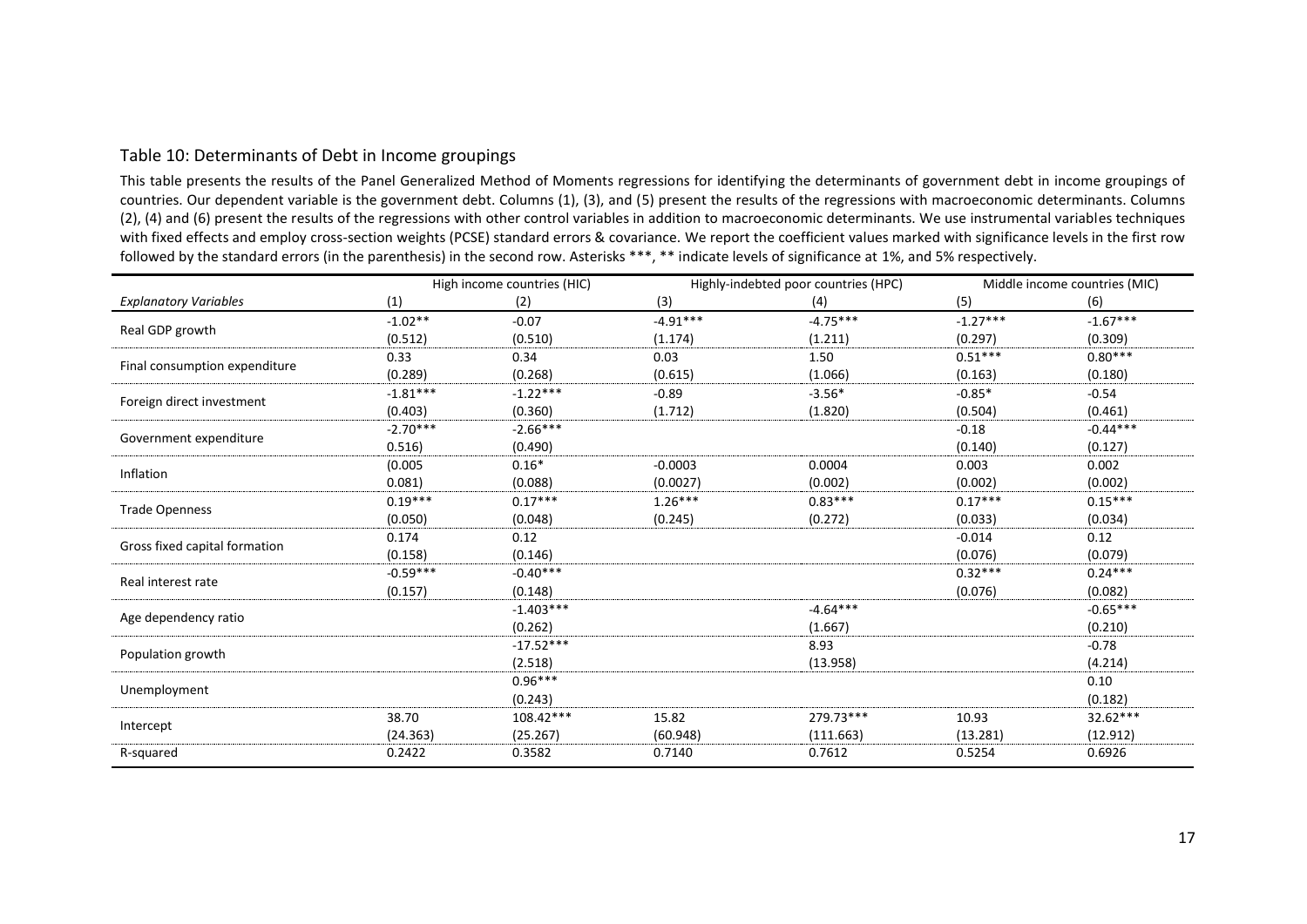#### Table 11: Determinants of Debt in Political governance groupings

This table presents the results of the Panel Generalized Method of Moments regressions for identifying the determinants of government debt in political governance groupings of countries. Our dependent variable is the government debt. Columns (1), (3) and (5) present the results of the regressions with macroeconomic determinants. Columns (2), (4) and (6) present the results of the regressions with other control variables in addition to macroeconomic determinants. We use instrumental variables techniques with fixed effects and employ cross-section weights (PCSE) standard errors & covariance. We report the coefficient values marked with significance levels in the first row followed by the standard errors (in the parenthesis) in the second row. Asterisks \*\*\*, \*\* indicate levels of significance at 1%, and 5% respectively.

|                               | Coalition countries (CC) |             | Federal countries (FC) |           | Parliamentary democracies (PD) |              |
|-------------------------------|--------------------------|-------------|------------------------|-----------|--------------------------------|--------------|
| <b>Explanatory Variables</b>  | (1)                      | (2)         | (3)                    | (4)       | (5)                            | (6)          |
|                               | $-1.25**$                | $-0.95**$   | $-0.75$                | $-1.03**$ | $-1.38$                        | $-0.89$      |
| Real GDP growth               | (0.509)                  | (0.499)     | (0.468)                | (0.470)   | (0.848)                        | (0.707)      |
|                               | $0.70**$                 | 0.05        | $0.63**$               | $0.51**$  | $1.24***$                      | $2.30***$    |
| Final consumption expenditure | (0.302)                  | (0.277)     | (0.253)                | (0.259)   | (0.320)                        | (0.267)      |
| Foreign direct investment     | $-1.56***$               | $-1.56***$  | 0.39                   | 0.66      | $-1.60***$                     | $-0.44***$   |
|                               | (0.367)                  | (0.318)     | (0.453)                | (0.460)   | (0.442)                        | (0.329)      |
| Government expenditure        | $-0.37$                  | $-0.36$     | $-0.52$                | $-0.54*$  | $-0.86**$                      | $-0.12$      |
|                               | (0.352)                  | (0.356)     | (0.323)                | (0.327)   | (0.385)                        | (0.262)      |
| Inflation                     | $-0.51**$                | $-0.01$     | $0.34***$              | $0.27**$  | $-0.86$                        | $-0.90***$   |
|                               | (0.240)                  | (0.228)     | (0.103)                | (0.123)   | (0.417)                        | (0.33)       |
|                               | $0.17***$                | $0.15***$   | $0.28***$              | $0.15***$ | $0.38***$                      | $0.24***$    |
| <b>Trade Openness</b>         | (0.040)                  | (0.048)     | (0.075)                | (0.063)   | (0.069)                        | (0.069)      |
| Gross fixed capital formation | $0.31***$                | $0.32***$   | $0.40***$              | $0.36**$  | $-0.12$                        | $-0.038$     |
|                               | (0.118)                  | (0.120)     | (0.158)                | (0.163)   | (0.254)                        | (0.176)      |
| Real interest rate            | $-0.19$                  | $-0.01$     | $0.28***$              | $0.20**$  | $-0.37$                        | $-0.80$      |
|                               | (0.136)                  | (0.136)     | (0.103)                | (0.097)   | (0.704)                        | (0.565)      |
|                               |                          | $-0.33$     |                        | $-0.10$   |                                | $-0.44$      |
| Age dependency ratio          |                          | (0.295)     |                        | (0.292)   |                                | (0.420)      |
| Population growth             |                          | $-13.68***$ |                        | 2.10      |                                | $-12.71***$  |
|                               |                          | (2.540)     |                        | (2.516)   |                                | (3.409)      |
|                               |                          | 1.83        |                        | $-0.98**$ |                                | $4.03***$    |
| Unemployment                  |                          | (0.373)     |                        | (0.183)   |                                | (0.398)      |
|                               | 1.74                     | 66.49***    | $-14.01$               | 3.58      | $-41.62*$                      | $-124.18***$ |
| Intercept                     | (24.878)                 | (24.757)    | (22.561)               | (20.369)  | (23.696)                       | (24.924)     |
| R-squared                     | 0.1925                   | 0.2819      | 0.2866                 | 0.2771    | 0.3041                         | 0.5375       |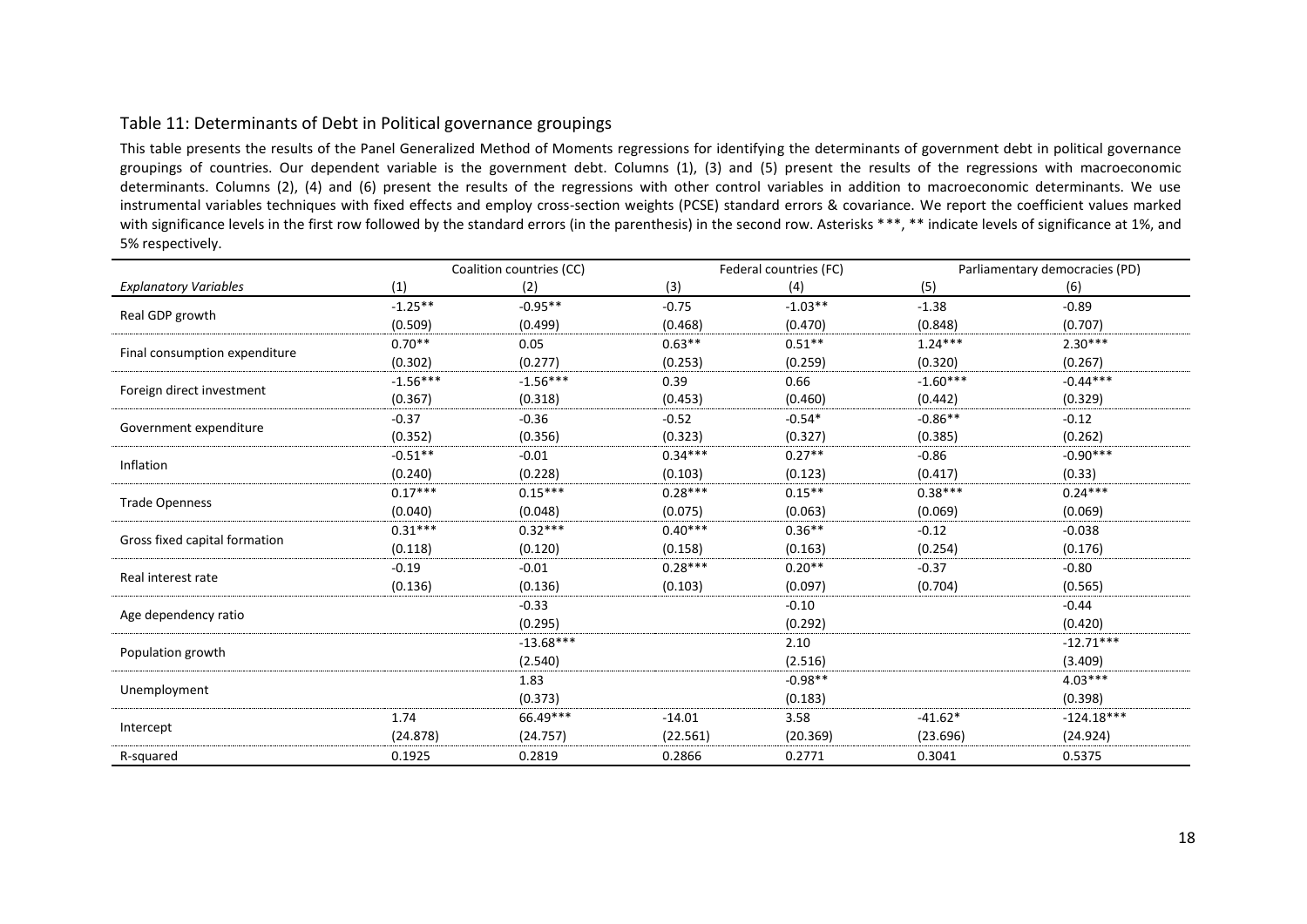#### *Robustness Checks*

In order to ascertain whether the empirical results are robust, we explore three routes. First, we investigate the robustness of the results with respect to the presence of outliers, and find that outliers do not drive the main results. Second, we investigate the robustness of the results by performing various iterations of regression analysis. Results presented are robust to modifications after duly considering the potential biases resulting from the omitted variables. The recent literature suggests that panel-based unit root tests have higher power than unit root tests based on individual time series. We find that the results pass the tests of robustness checks.

#### *Results and Discussion*

 The results of the analysis employing the full sample are presented in Table 8. We notice that real GDP growth has a significant negative effect on the debt. For every 1.0 percentage point growth in real GDP growth, there is a decline in government debt in the range of 1.48 to 1.52 percentage points. Trade openness has a significant positive effect on inflation. For every one-percentage point growth in trade openness, the rise in debt is in the range of 0.15 to 0.17 percent.

 Gross fixed capital formation has a significant positive correlation with debt. For every percentage point rise in gross fixed capital formation, we notice a corresponding rise in the range of 0.252 to 0.254 percent in debt. We notice a significant positive relationship of final consumption expenditure with debt. For every percentage point increase in final consumption expenditure in the economy, there appears to be rise of debt in the range of 0.475 to 0.512 percent. However, government expenditure is found to have no positive relationship with debt. These results provide evidence to our hypothesis that while gross fixed capital formation and final consumption expenditure provide an enabling environment for investors, the rising government expenditure does not find favour with the investors.

 Influx of capital through foreign direct investment contributes to decline debt. Accordingly, our results suggest a statistically significant negative effect of FDI on debt. For every percentage point increase in FDI, there appears to be reduction of debt in the range of 1.08 to 1.09 percent. The association of real interest rate with debt is found to be positive but not statistically significant. For every percentage rise in real interest rate, there appears to be a rise in debt in the range of 0.034% to 0.039%.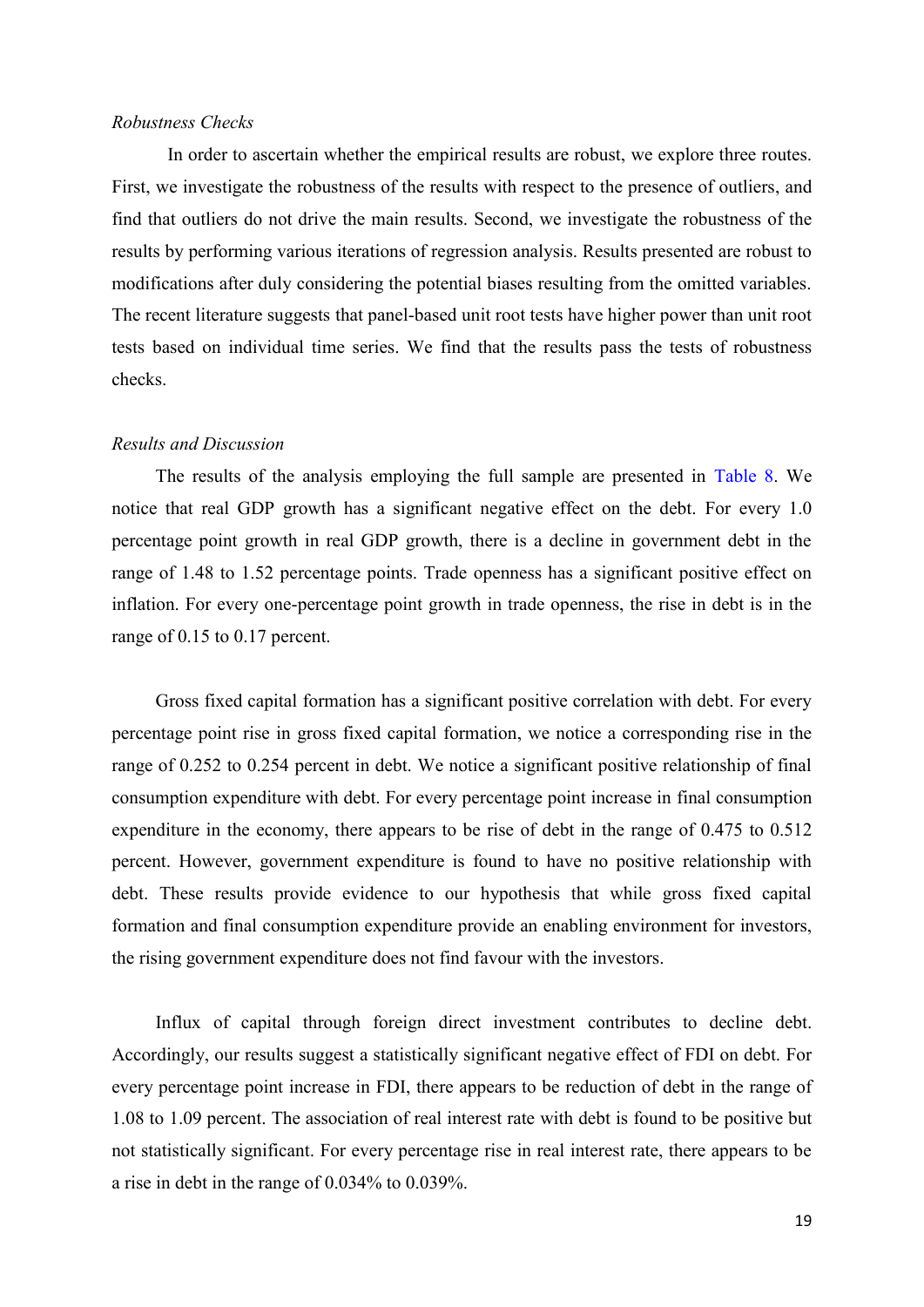Population growth appears to have a negative association with debt. This supports the economic rationale that investors tend to desist in countries with very high growth in population. In theory, unemployment can be statistically insignificant in positively affecting debt when the governments are able to meet the social security and public safety needs met by public finance. Our results are in line with the expectations. Further, we notice a statistically significant negative effect of age dependency ratio on debt.

We present in Table 9, the results of the analysis of determinants of debt in economy groupings. In all economy groupings, we notice a statistically significant negative effect of real GDP growth on the debt. For every 1.0 percentage point growth in real GDP growth, there is a decline in government debt in the range of  $0.27\% - 0.64\%$  for advanced economies (AE),  $1.03\% - 1.31\%$  for emerging economies (EE),  $1.43\% - 1.63\%$  for developing economies (DE),  $0.28\% - 0.69\%$  for OECD countries and  $0.15\% - 0.78\%$  for BRICS. In all the economy groupings, final consumption expenditure in the economy has a statistically significant positive association with debt. The positive association with debt is in the range of 0.99% – 0.67% for AE, 0.52% – 0.61% for EE, 0.41% – 1.17% for DE, 0.50% – 0.31% for OECD and 1.32% – 2.85% for BRICS for every percentage point rise in final consumption expenditure. Gross fixed capital formation has a positive effect on debt in all the economy groupings. The positive correlation with debt is in the range of  $0.04\% - 0.06\%$  for AE,  $0.04\%$  $-0.09\%$  for EE,  $0.2\% - 0.24\%$  for DE,  $0.02\% - 0.11\%$  for OECD and  $0.68\% - 0.51\%$  for BRICS for every percentage point rise in gross fixed capital formation. Trade openness has a statistically significant positive association with debt. For every percentage point increase in trade openness, we find rise in debt in the range of  $0.14\% - 0.18\%$  for AE,  $0.007\% - 0.03\%$ for EE,  $0.15\% - 0.17\%$  for DE,  $0.13\% - 0.21\%$  for OECD and  $0.68\% - 0.78\%$  for BRICS.

 We notice a statistically negative effect of FDI on debt. For every percentage point growth in FDI, we find upsurge of debt in the range of  $0.66\% - 1.23\%$  for AE,  $3.11\%$  – 3.44% for EE, 0.017% – 0.46% for DE, 1.08% – 1.41% for OECD and 1.38% – 1.84% for BRICS. We are particularly pleased with the result that EE experience largest negative effect on debt amongst the groupings. It provides evidence to our argument that EE are attracting higher flows of FDI. Government expenditure has a statistically significant negative effect on debt. The results suggest that for every percentage point rise in government expenditure, debt experiences a decline in the range of 2.61% - 2.78% for AE, 0.10% - 0.14% for EE, 0.06%- 0.09% for DE, 1.53% - 1.65% for OECD and 0.08% - 0.22% for BRICS.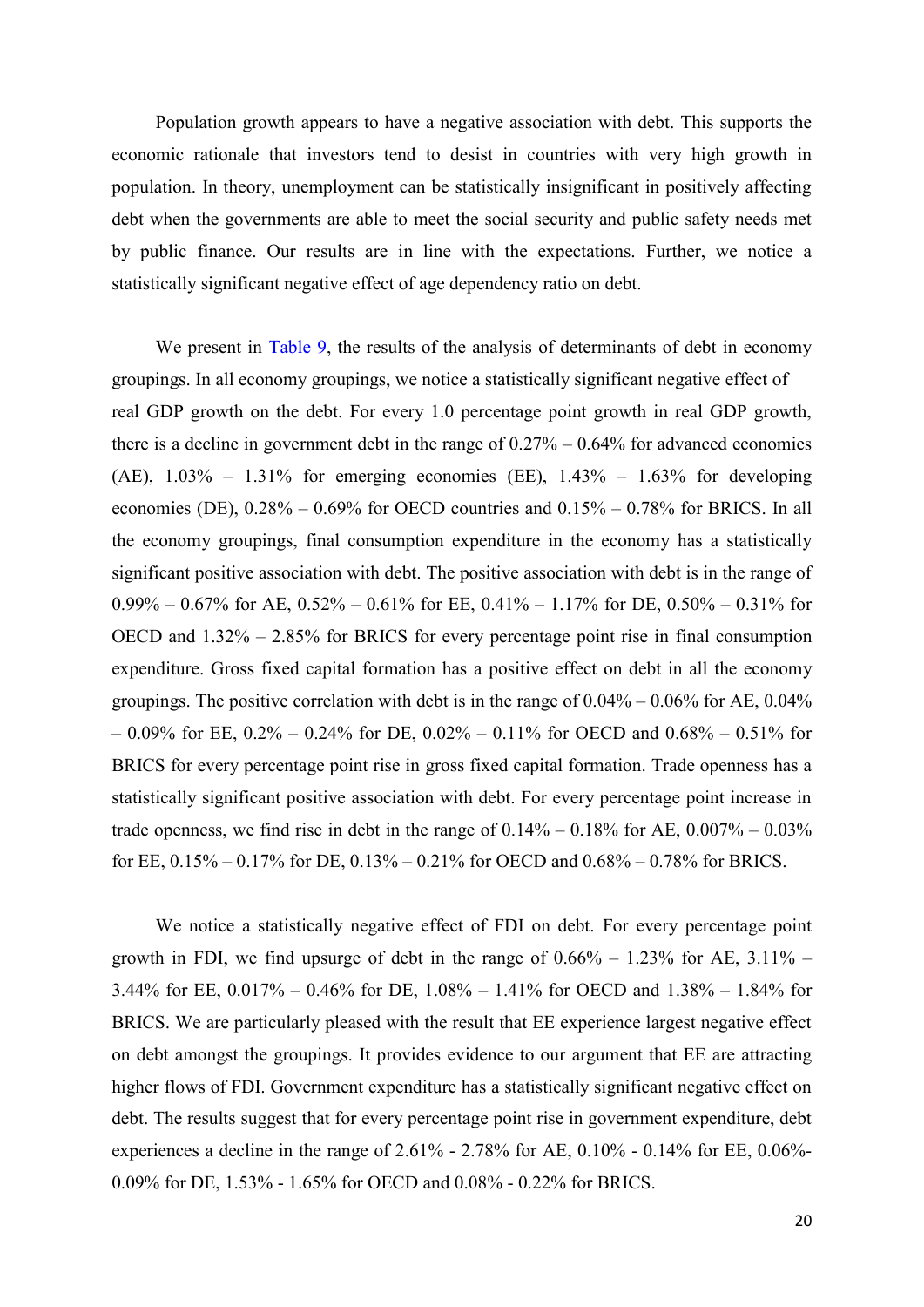Population growth has a statistically negative effect on debt in advanced, OECD and BRICS countries. Unemployment is observed to have a statistically negative effect on debt in EE, DE and BRICS countries. The results suggest that these countries need to step up their public finance for social safety requirements in order to offset the ill effects of unemployment. On the other hand, we notice a positive effect in the case of AE and OECD countries. Further, we notice a statistically significant negative effect of age dependency ratio on debt supporting our argument that mounting burden on working population negatively affects the fiscal position of the government, which in turn has a negative effect on public debt. Other determinants display the coefficients in line with our economic articulations of theory.

 The results for the analysis of determinants of debt in income groupings are presented in Table 10. In all income groupings of countries, we notice a statistically significant negative effect of real GDP growth on the debt. For every percentage point growth in real GDP growth, there is a decline in government debt in the range of  $0.07\% - 1.02\%$  for high-income countries (HIC),  $4.75\% - 4.91\%$  for highly indebted poor countries (HPC),  $1.27\% - 1.67\%$ for middle income countries (MIC). These results support our argument that higher growth tends to have a negative effect on debt. In all the income groupings, final consumption expenditure in the economy has a positive association with debt. The statistically significant effect in the case of MIC implies that these countries suffer from lower levels of consumption expenditure in their economies.

We notice a statistically negative effect of FDI on debt across all the income groupings. For every percentage point growth in FDI, we find upsurge of debt in the range of 1.22% – 1.81% for HIC, 0.89% – 3.56% for HPC, and 0.54% – 0.85% for MIC. The highest effect among the groups is observed in HIC, which supports our argument that these countries have been able to attract higher FDI flows. Trade openness has statistically significant positive effect on debt in line with our theoretical propositions. The range of effect is found to be higher in the case of highly indebted poor countries  $(0.83\%$  to 1.26%).

 One notable observation in the case of HPC is about the government final consumption expenditure. Since the governments of these countries suffer from highly imbalanced fiscal conditions, they suffer from insignificant consumption expenditure that has no relevance in the model.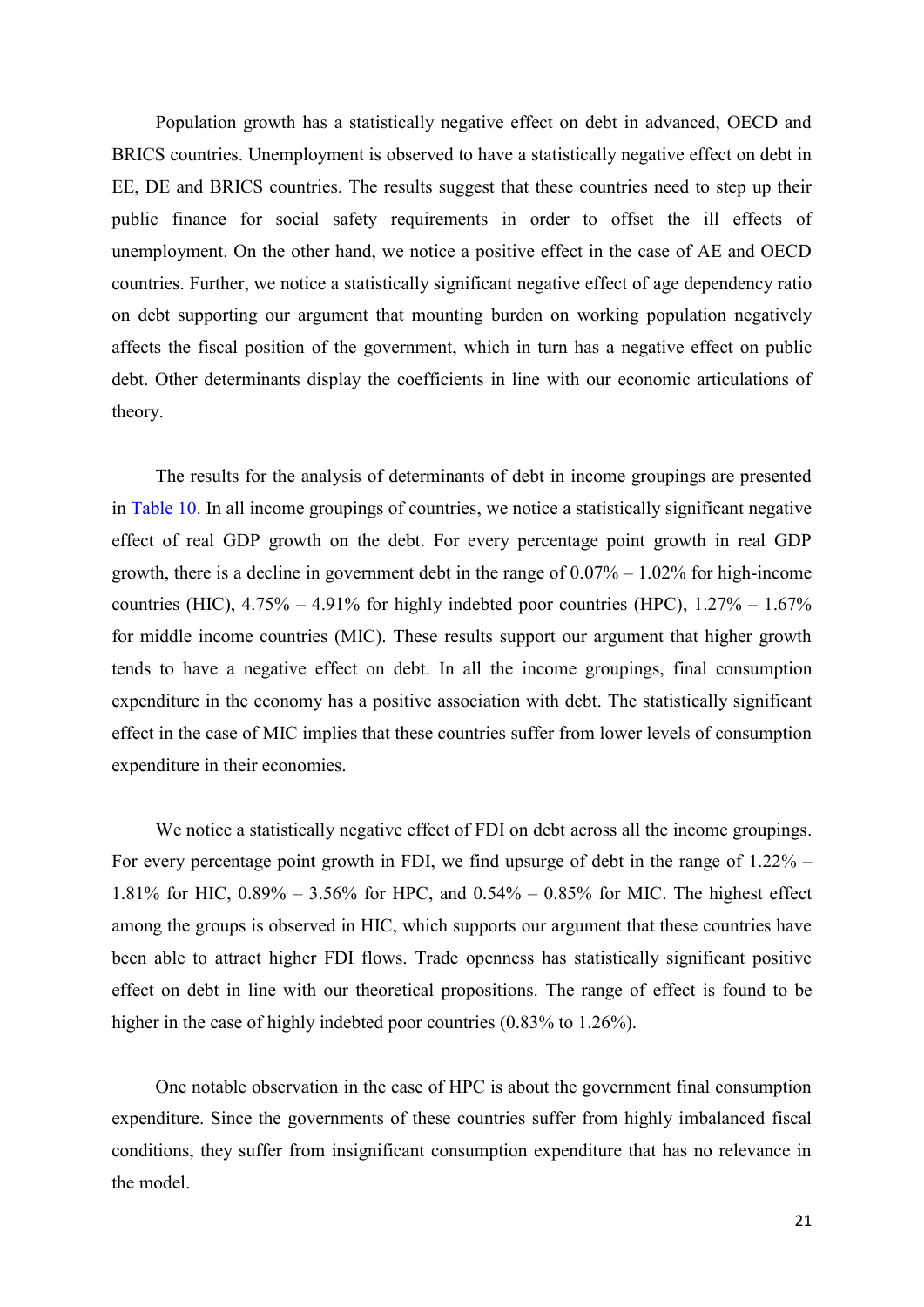We now analyse the results for the analysis of determinants of debt in political governance groupings presented in Table 11. In all sub-groupings of countries, we notice a negative effect of real GDP growth on the debt. However, we notice insignificance of the effect in parliamentary democracies (PDs). It suggests that real GDP growth in these countries is not significant enough to affect public debt negatively and offers evidence to our viewpoint that PDs experience lower GDP growth compared to coalition countries (CCs) and federal democracies (FDs) (refer Table 3). Therefore, PDs experience higher level of public debt compared to other groupings. For every percentage point growth in real GDP growth, there is a decline in government debt in the range of  $0.95\% - 1.25\%$  in CCs,  $0.75\% - 1.03\%$ in FCs, and 0.89% – 1.38% in PDs.

We notice an insignificant effect of FDI on debt in federal countries (FCs) which perhaps indicates that these countries experience lower levels of FDI compared to other groups of countries. Further, as the FCs experience high levels of inflation compared to other groups countries, inflation has a statistically significant negative effect on debt. Though other groups of countries also display similar effect, the statistical significance is lesser in those groups. This result provides empirical evidence to our argument that countries with inflation under control can attract debt on much convenient terms than those with higher levels of inflation.

 A notable observation is that PDs experience statistically insignificant negative effect of gross fixed capital formation on debt. Since the governments of these countries suffer from highly imbalanced fiscal conditions, they undergo insignificant gross fixed capital formation that fails to attract sovereign debt creditors.

 We notice an interesting phenomenon related to population growth in FCs. We find population growth not affecting the debt negatively contrary to the statistically significant negative effect observed in CCs and PDs. This is perhaps due to the reason that in FCs, population growth is not perceived as an economic problem for the lenders. We find an improved situation of unemployment in CCs compared to FCs and PDs. In line with our economic logic, unemployment has no statistically significant impact on debt in CCs. On the other hand, we notice its statistically significant negative effect in the case of FCs and PDs.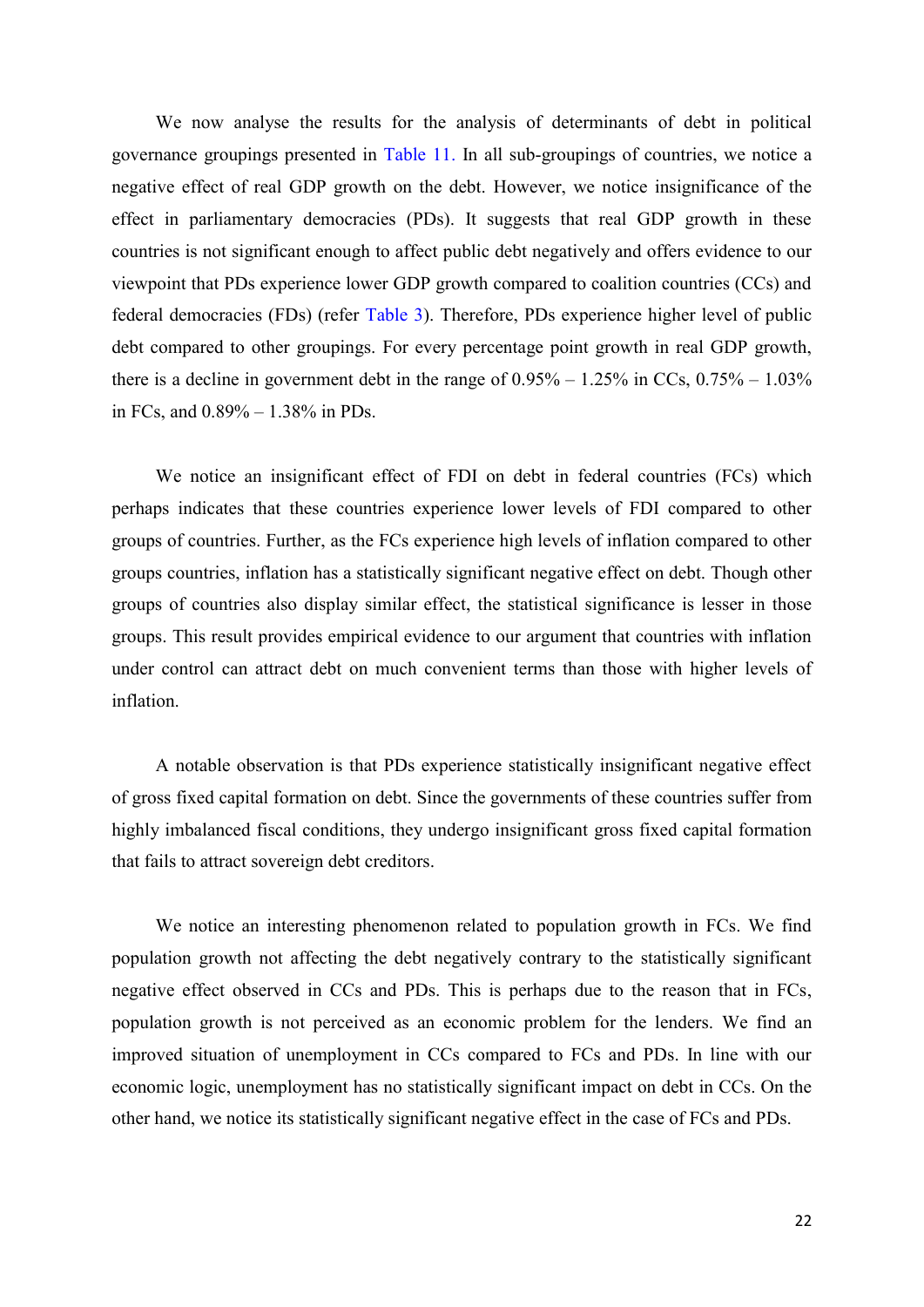#### **4. Testing for Causality**

 Our first caveat about our results concerns causality. Although we use lagged values of the explanatory variables and employ GMM IV instruments, we cannot make any claim that our estimations uncover a causal relationship going from the explanatory variables to debt. In this section, we run panel data specific causality testing. We perform panel Granger causality that is computed by running bivariate regressions. In our setting to perform this causality testing, least squares regressions can take the below mentioned form of bivariate regression in a panel data:

$$
\mathcal{Y}_{i,t} = \alpha_{0,i} + \alpha_1 \mathcal{Y}_{i,t-1} + ... + \alpha_l \mathcal{Y}_{i,t-1} + \beta_{1,i} \mathcal{X}_{i,t-1} + ... + \beta_{1,i} \mathcal{X}_{i,t-1} + \varepsilon_{i,t} = \alpha_{0,i} + \alpha_1 \mathcal{X}_{i,t-1} + ... + \alpha_l \mathcal{X}_{i,t-1} + \beta_{1,i} \mathcal{Y}_{i,t-1} + ... + \beta_{1,i} \mathcal{Y}_{i,t-1} + \varepsilon_{i,t} = \text{Eqn (6.4.2)}
$$

for all possible pairs of series in the group. "*t"* denotes the time period dimension of the panel and "*i*" denotes the cross-sectional dimension of the panel. We pair each of the regressors employed in panel GMM with our focus variable debt. First, we run the Granger causality in the standard way and then adopt the one suggested by Demitrescu-Hurlin (2012) that makes an extreme opposite assumption, allowing all coefficients to be different across crosssections. We produce here below the results of the panel Granger causality tests for the full sample analysis.

 According to the results of panel granger causality tests (Table 12), the *p*-values are significant for  $(1)$ ,  $(2)$ ,  $(5)$ ,  $(6)$ ,  $(7)$ ,  $(8)$ ,  $(9)$ ,  $(10)$  and  $(11)$ . Hence, we reject the null hypotheses of the tests. Accordingly, it is implied that: (i) GDP growth homogeneously granger cause debt (ii) final consumption expenditure homogeneously granger cause debt (iii) inflation homogeneously granger cause debt (iv) trade openness homogeneously granger cause debt (v) gross fixed capital formation homogeneously granger cause debt (vi) real interest rate homogeneously granger cause debt (vii) age dependency ratio homogeneously granger cause debt (viii) population growth homogeneously granger cause debt and (ix) Unemployment homogeneously granger cause debt. As the p-values are not significant for (3) and (4), we cannot reject the null hypothesis. Therefore, it appears that Granger causality runs one-way from: (i) debt to FDI and (ii) debt to government expenditure.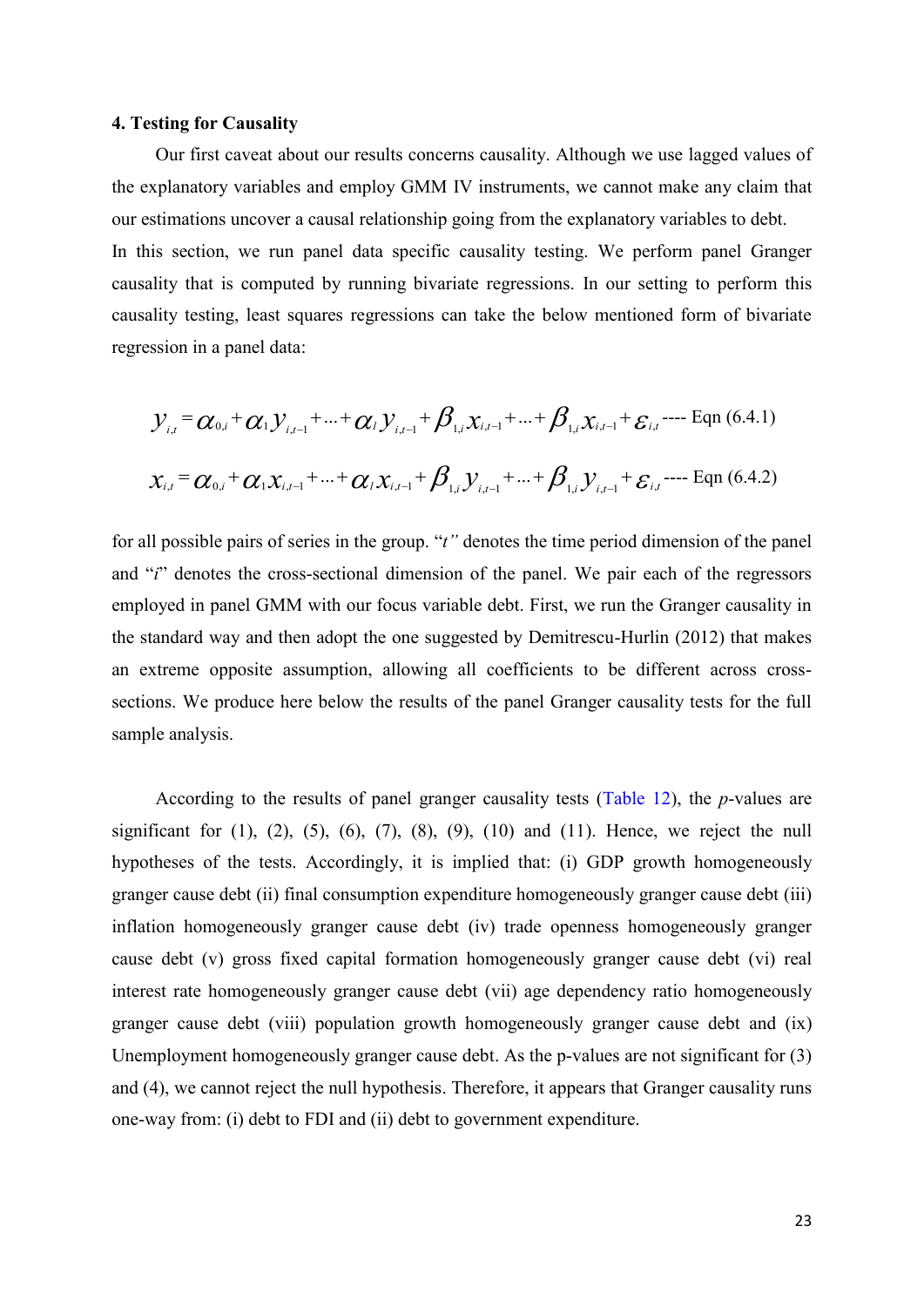#### Table 12: Results of Pairwise Demitrescu-Hurlin Panel Causality Tests

| Specifi<br>cation | Null Hypothesis:                                                | $W -$<br>Stat. | Zbar-<br>Stat. | Prob.  |
|-------------------|-----------------------------------------------------------------|----------------|----------------|--------|
|                   | GDP growth does not homogeneously cause debt                    | 5.3281         | 9.8215         | 0.0000 |
|                   | Debt does not homogeneously cause GDP growth                    | 4.0762         | 6.0041         | 0.0000 |
| $\overline{2}$    | Final consumption expenditure does not homogeneously cause debt | 3.5257         | 4.2742         | 0.0000 |
|                   | Debt does not homogeneously cause final consumption expenditure | 4.0881         | 5.9772         | 0.0000 |
| 3                 | FDI does not Granger cause Debt                                 | 1588.0         | 0.2773         | 0.7578 |
|                   | Debt does not Granger cause FDI                                 |                | 4.3478         | 0.0131 |
| $\overline{4}$    | Government expenditure does not Granger cause debt              | 1889.0         | 2.0187         | 0.1331 |
|                   | Debt does not Granger cause Government expenditure              |                | 19.1206        | 0.0000 |
| 5                 | Inflation does not homogeneously cause debt                     | 4.7936         | 8.1916         | 0.0000 |
|                   | Debt does not homogeneously cause Inflation                     | 8.4004         | 19.1906        | 0.0000 |
| 6                 | Trade Openness does not homogeneously cause debt                | 3.0693         | 2.9477         | 0.0032 |
|                   | Debt does not homogeneously cause Trade Openness                | 4.7843         | 8.1901         | 0.0000 |
| 7                 | Gross fixed capital formation does not Granger cause debt       | 1783.0         | 7.4081         | 0.0006 |
|                   | Debt does not Granger cause Gross fixed capital formation       |                | 16.7611        | 0.0000 |
| 8                 | Real interest rate does not Granger cause debt                  | 1223.0         | 5.1074         | 0.0062 |
|                   | Debt does not Granger cause Real interest rate                  |                | 1.4189         | 0.2424 |
| 9                 | Age dependency ratio does not homogeneously cause debt          | 4.5297         | 7.4432         | 0.0000 |
|                   | Debt does not homogeneously cause Age dependency ratio          | 12.975         | 33.3368        | 0.0000 |
| 10                | Population growth does not homogeneously cause debt             | 3.0747         | 2.982          | 0.0029 |
|                   | Debt does not homogeneously cause Population growth             | 5.2784         | 9.73773        | 0.0000 |
| 11                | Unemployment does not Granger cause debt                        | 981.0          | 12.9934        | 0.0000 |
|                   | Debt does not Granger cause Unemployment                        |                | 8.11758        | 0.0003 |

This table presents the results of the analysis of panel data for the period 1960-2009 for the full sample employing the lag criterion of 2 lags.

 The above results of panel granger causality infer that the causation for growth of government debt runs from its macroeconomic determinants: real GDP growth, final consumption expenditure, inflation, trade openness, gross fixed capital formation, real interest rate, age dependency, population growth, and unemployment to debt. However, the direction of causation from FDI to debt and government expenditure to debt is statistically insignificant. In identifying the macroeconomic determinants of debt, these results provide econometric proof of causation to our panel GMM regression results. We have shown in this section that macroeconomic factors such as: real GDP growth, final consumption expenditure, inflation, trade openness, gross fixed capital formation, real interest rate, age dependency, population growth, and unemployment have statistically significant effect on the growth of government debt.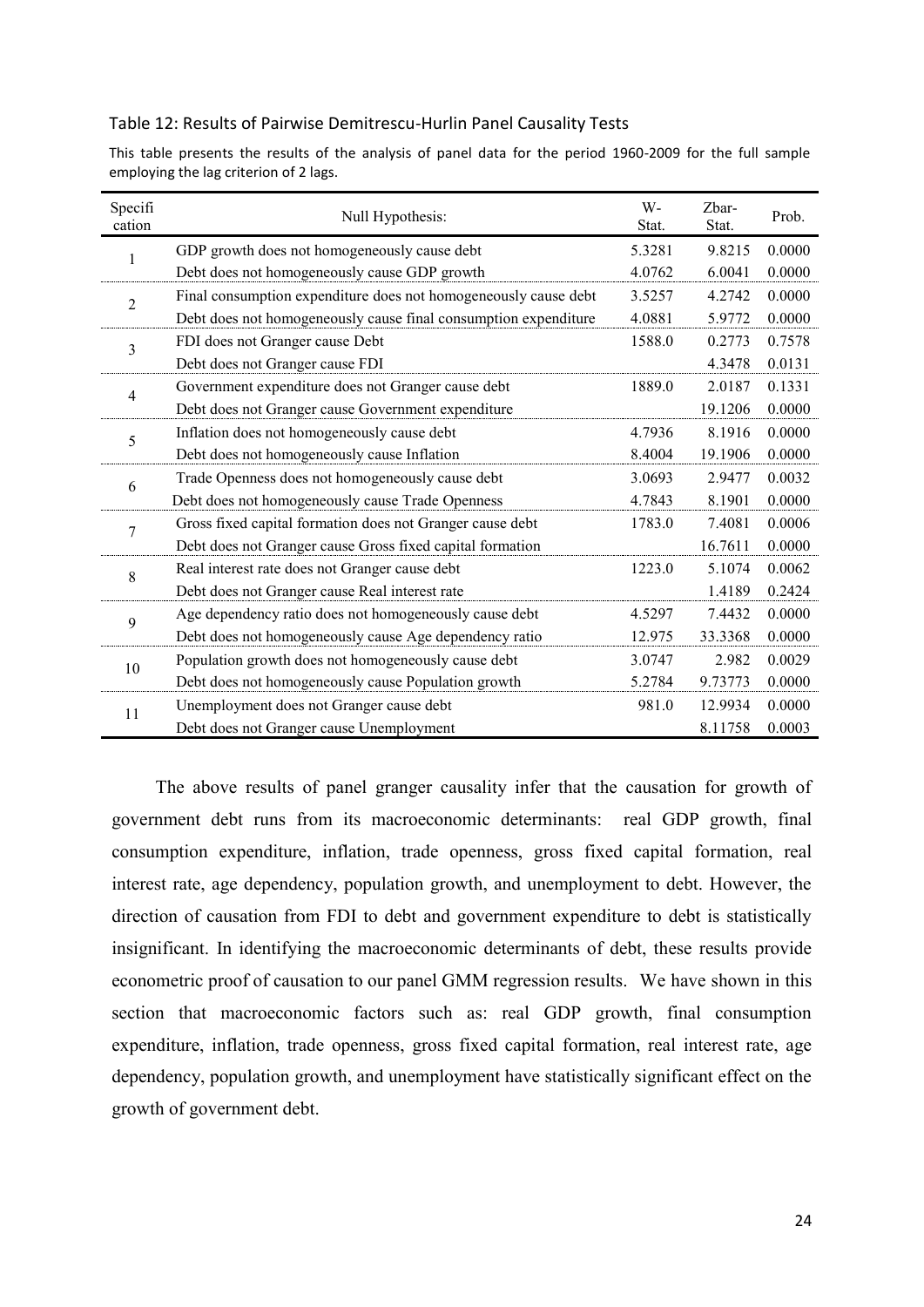### **5. Conclusion**

 This study has presented a thorough data–rich analysis of macroeconomic determinants of government debt. It spans across different debt regimes and involves a worldwide sample of countries that is more representative. The sources on which the study draws are more authentic and well accepted. We do not claim that the results are infallible, but do state that they are based on widely accepted econometric tools and techniques besides sound economic logic. The study provides an original analysis of the debt and growth beyond the popular discourse mostly surrounding the advanced countries.

 This study offers an econometric investigation for identifying the macroeconomic determinants of government debt and attempt to answer the much-debated question – *What factors influence government debt in a sovereign country*? First, we have analysed the full sample and then provided analyses for economy groupings, political governance groupings and income groupings. The results of the full sample analysis reveal that real GDP growth, foreign direct investment, government expenditure, inflation and population growth have negative effect on debt. Gross fixed capital formation, final consumption expenditure, and trade openness have positive effect on debt.

 We find that parliamentary democracies experience higher level of government debt compared to other groupings as they suffer from low levels of real GDP growth. Parliamentary democracies experience negative effect of gross fixed capital formation on debt. Since the governments of these countries suffer from highly imbalanced fiscal conditions, they undergo insignificant gross fixed capital formation that fails to attract sovereign debt creditors. The study finds an interesting phenomenon related to population growth in federal countries. Population growth in these countries does not affect government debt negatively contrary to the negative effect observed in coalition countries and parliamentary democracies. This is perhaps due to the reason that in federal countries' population growth is not as high an economic problem for the lenders.

 To establish causality running from the determinants of debt, we employed the panel Granger causality testing. The results infer that the causation for growth of government debt runs from its macroeconomic determinants: real GDP growth, final consumption expenditure, inflation, trade openness, gross fixed capital formation, real interest rate, age dependency, population growth, and unemployment to debt.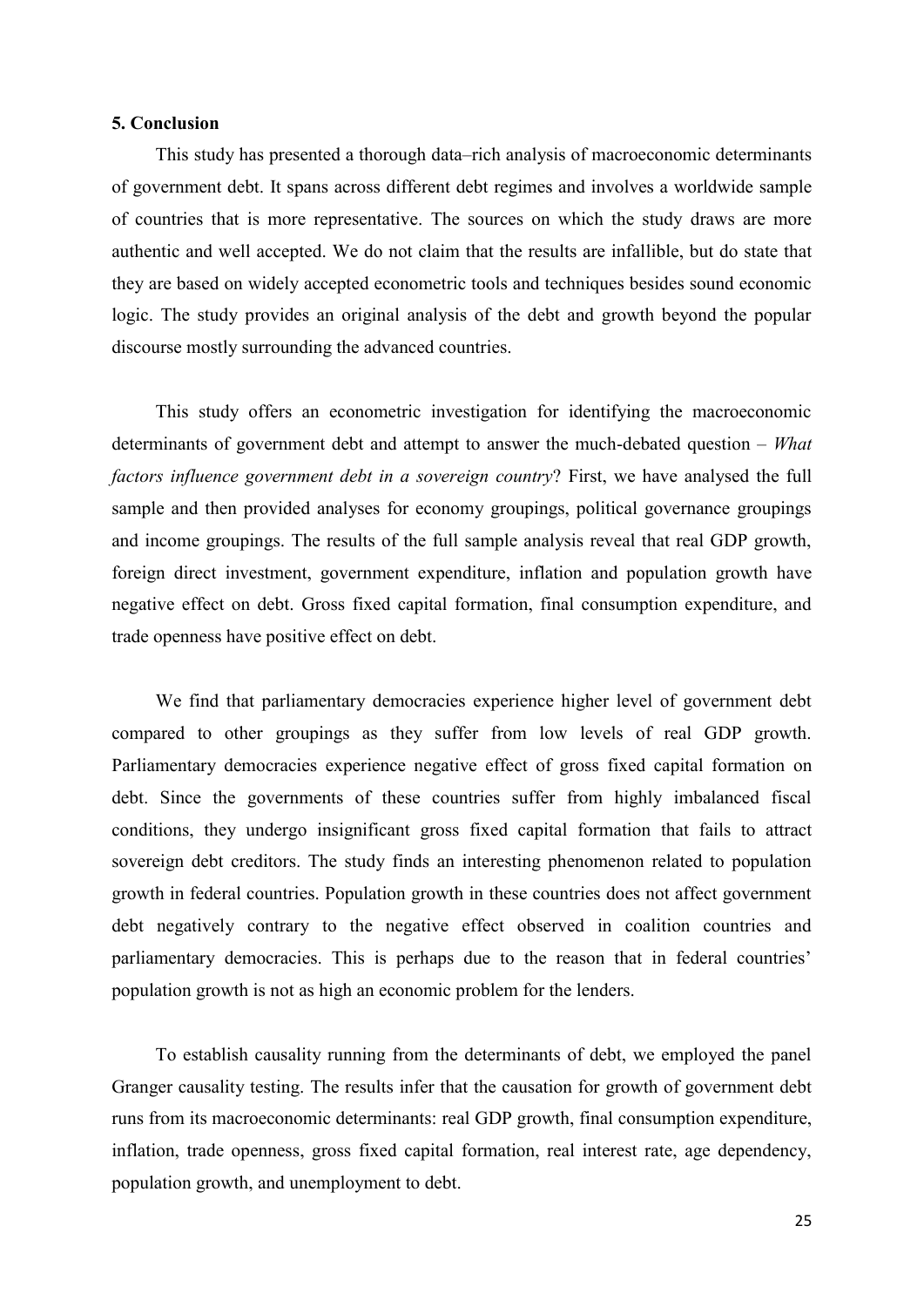# **References:**

- Aizenman J, Kletzer K and Pinto B. (2007). Economic growth with constraints on tax revenues and public debt: implications for fiscal policy and cross-country differences. NBER Working Paper 12750
- Baum A, Checherita C W and Rother P. (2013). Debt and growth: New evidence for the euro area. *Journal of International Money and Finance* 32: 809–821
- Barro R J. (1979). On the determination of the public debt. *The Journal of Political Economy* 87 (5): 940–971.
- Calvo Guillermo, Izquierdo Alejandro, Talvi Ernesto, (2003). Sudden stops, the real exchange rate, and fiscal sustainability: Argentina's lessons. NBER Working Papers 9828. National Bureau of Economic Research, Cambridge, MA
- Cecchetti Stephen, Madhusudan Mohanty and Fabrizio Zampolli. (2011). The real effects of debt. BIS Working Papers No. 352, Bank for International Settlements.
- Egert Balazs. (2015). Public debt, economic growth and nonlinear effects: Myth or reality? *Journal of Macroeconomics* 43: 226–238
- Forslund, Kristine, Lycia Lima, and Ugo Panizza. (2011). The determinants of the composition of public debt in developing and emerging market countries. *Review of Development Finance* 1: 207–222
- Guscina, A. (2008). Impact of macroeconomic, political, and institutional factors on the structure of government debt in emerging market countries. *IMF Working Papers* 08/205, International Monetary Fund
- Herndon T, Ash M, Pollin R. (2014). Does high public debt consistently stifle economic growth? A critique of Reinhart and Rogoff. *Cambridge Journal of Economics* 38(2): 257–279.
- Hiebert Paul, Lamo Ana, Romero de Avila Torrijos Diego and Vidal Jean-Pierre. (2012). Fiscal Policies and Economic Growth in Europe: An Empirical Analysis. Available at <http://dx.doi.org/10.2139/ssrn.2094444>
- Krugman, Paul (2010). "Reinhart and Rogoff Are Confusing Me." New York Times, 11 August.
- Kumar Manmohan S and Jaejoon Woo. (2010). "Public Debt and Growth", IMF Working Papers, No. 10/174, International Monetary Fund
- Reinhart Carmen M and Kenneth S Rogoff. (2010a). "Debt and Growth Revisited", VoxEU.org, 11August.
- Reinhart Carmen M and Kenneth Rogoff S. (2010b). Growth in a Time of Debt. *American Economic Review: Papers and Proceedings* 100(2): 573-578.
- Reinhart Carmen M, Vincent R Reinhart and Kenneth S Rogoff (2012). Public debt overhangs: Advanced economy episodes since 1800. *Journal of Economic Perspectives* 26(3): 6986.